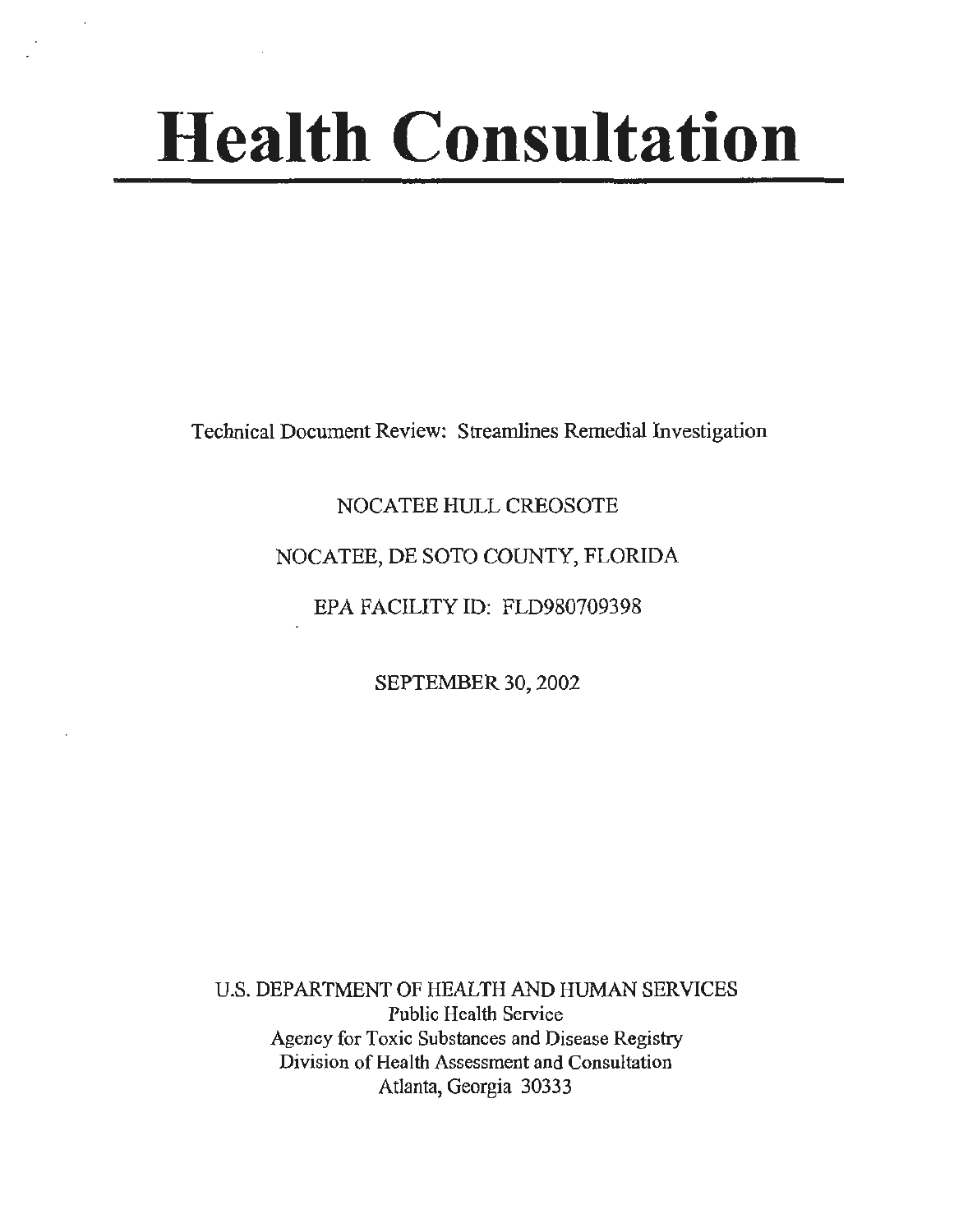#### Health Consultation: A Note of Explanation

 $\overline{I}$ 

An ATSDR health consultation is a verbal or written response from ATSDR to a specific request for information about health risks related to a specific site, a chemical release, or the presence of hazardous material. In order to prevent or mitigate exposures, a consultation may lead to specific actions, such as restricting use of or replacing water supplies; intensifying environmental sampling; restricting site access; or removing the contaminated material.

In addition, consultations may recommend additional public health actions, such as conducting health surveillance activities to evaluate exposure or trends in adverse health outcomes; conducting biological indicators of exposure studies to assess exposure; and providing health education for health care providers and community members. This concludes the health consultation process for this site, unless additional information is obtained by ATSDR which, in the Agency's opinion, indicates a need to revise or append the conclusions previously issued.

> You May Contact ATSDR TOLL FREE at 1-888-42ATSDR or Visit our Home Page at: http://www.atsdr.cdc.gov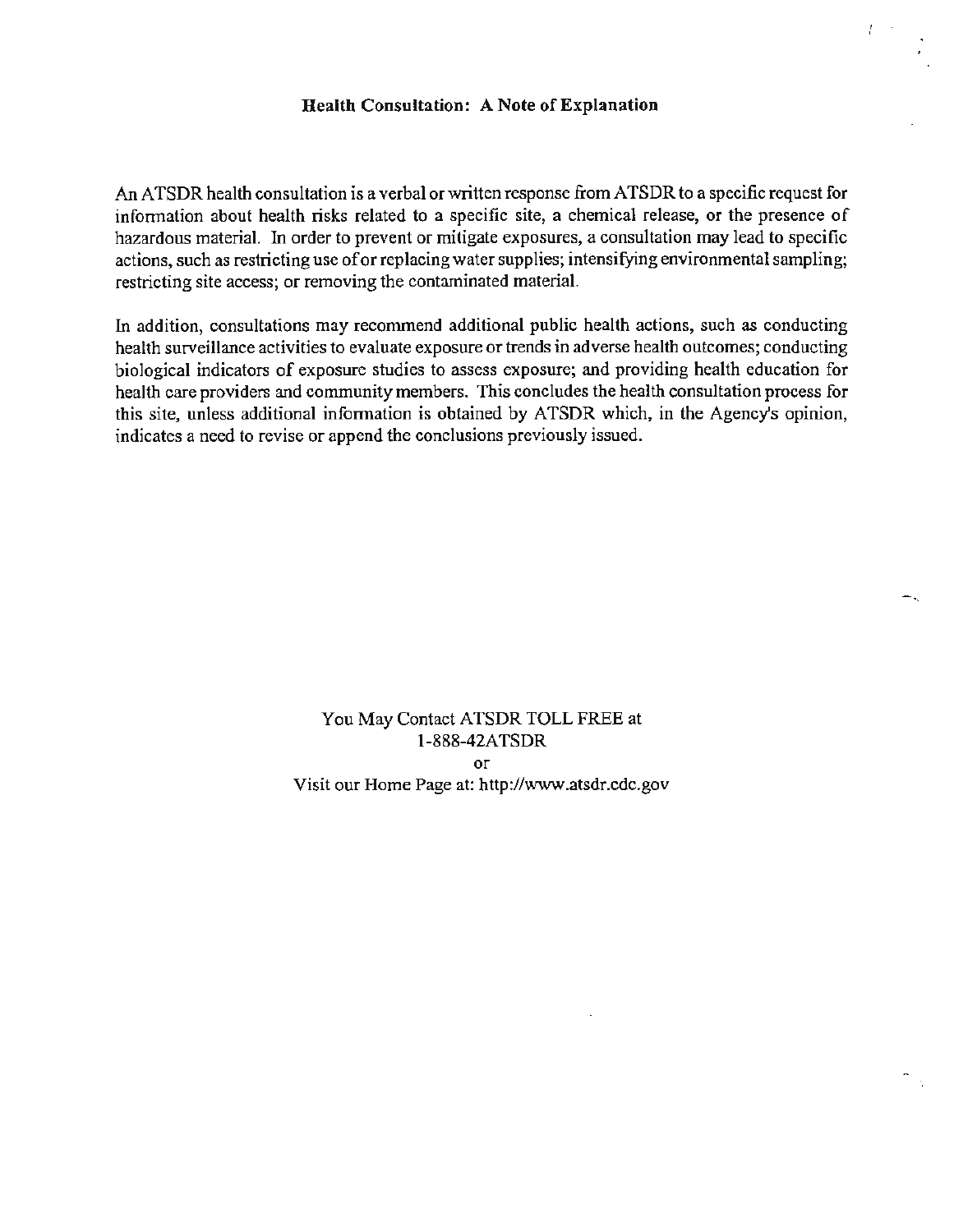## HEALTH CONSULTATION

 $\frac{1}{\sqrt{2}}$ 

Technical Document Review: Streamlined Remedial Investigation

NOCATEE HULL CREOSOTE

NOCATEE, DE SOTO COUNTY, FLORIDA

EPA FACILITY ID: FLD980709398

Prepared by:

Florida Department of Health Bureau of Environmental Epidemiology Under a Cooperative Agreement with the Agency for Toxic Substances and Disease Registry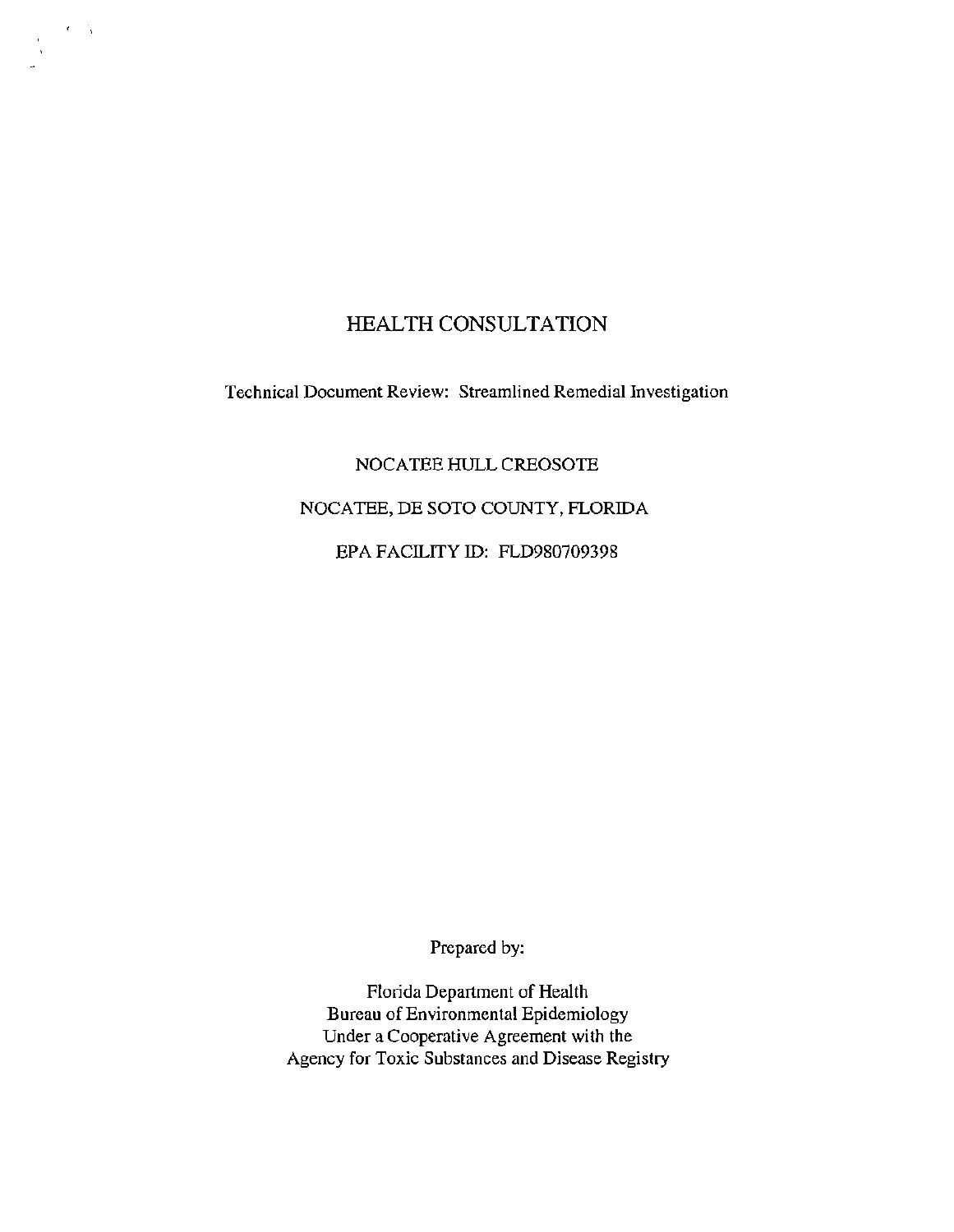#### **Foreword**

The Florida Department of Health has prepared this health consultation in cooperation with the Agency for Toxic Substances and Disease Registry (ATSDR). ATSDR, an agency of the U.S. Department of Health and Human Services, is the principal federal public health agency responsible for health issues related to hazardous waste. This health consultation was prepared in accordance with methodologies and guidelines developed by ATSDR.

The purpose of a health consultation is to identify and prevent or mitigate hannful human health effects resulting from exposure to hazardous substances in the environment at geographical locations, or sites. Health consultations focus on specific health issues to assist DOH in responding quickly to requests from concerned citizens or state and local agencies for health information on hazardous substances. The Florida Department of Health evaluates sampling data collected from a hazardous waste site, determines whether human exposures have occurred or possibly could occur in the future, reports any potential harmful health effects, and recommends actions to protect public health.

For additional information or questions regarding the Florida Department of Health, ATSDR, or the contents of this health consultation, please contact the author, Connie Garrett.

Connie Garrett Florida Department of Health Superfund Health Assessment &Education Section Bureau of Environmental Epidemiology 4052 Bald Cypress Way Bin# A-08 Tallahassee, FL 32399-1712 Toll-free phone: 1-877-798-2772 Phone: (850) 245-4299 FAX: (850) 923-8473 Web site: www9.myflorida.com/environment/hsee/Superfund/

..

 $\tau = \tau_{\rm c}$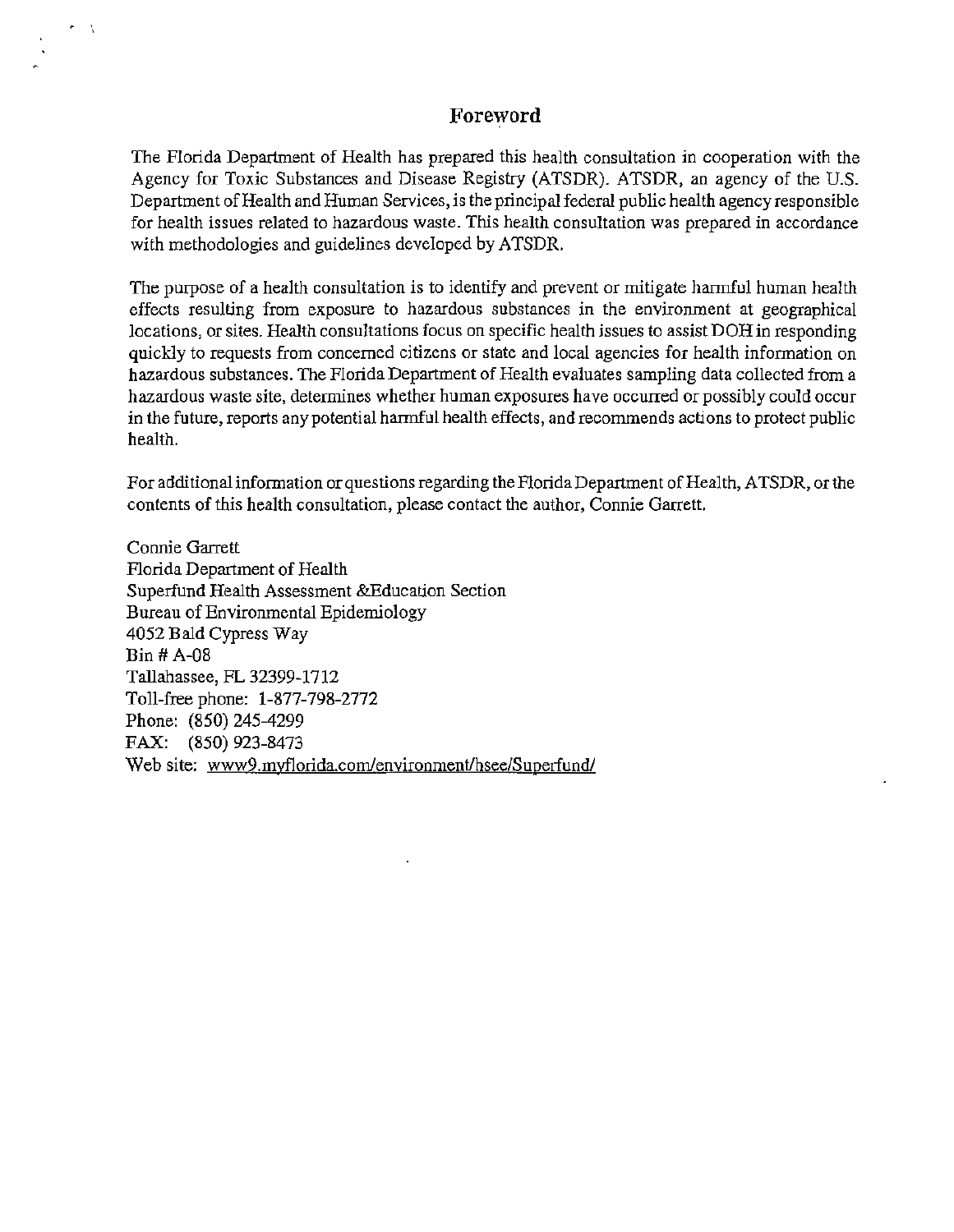# Background and Statement of Issues

The Florida Department of Health (DOH) conducted this technical document review in response to a request from the U.S. Environmental Protection Agency (EPA). This review provides comments on the October 2001, Streamlined Remedial Investigation (SRI), Baseline Risk Assessment (BRA) and Ecological Risk Assessment (ERA) for the Nocatee/Hull former creosote wood-treating site in DeSoto County, Florida. This report, prepared in cooperation with the Agency for Toxic Substances and Disease Registry (ATSDR), summarizes the DOH response. As requested by EPA, DOH comments were restricted to substantive issues that could affect the characterization of risk or could impact the subsequent evaluation of clean-up alternatives during the feasibility study.

The Nocatee/Hull former creosote wood-treating site is located on the west side of Hull A venue, 1.8 miles south of the intersection of Hull Avenue and Route 17, in DeSoto County, Florida. Most of the area surrounding the site is rural residential and agricultural. Grassy fields cover much of the flat eastern half of the 98-acre site. The western half of the site primarily contains trees in the Peace River flood plain. Charlotte Harbor & Northern Railway Company, and later the Seaboard Railroad Company, preserved railroad ties and timbers on the original 22.4-acre site during 1913 to 1952. The process wastes included steam and vacuum vapor condensate from the pressure-treatment cylinder, drippings, and sludge. Site investigators estimate wood-treating operations could have produced 5,000 gallons of condensate per day.

When the site was operational in the past, workers separated the condensate into oil and water fractions in two sumps, then piped the water fraction to a borrow pit west of the cylinder. CSX Transportation, Inc.(CSXT), the present site owners, purchased additional acreage in 1996, when site investigations found wood-treating chemicals in soil, sediments, and groundwater west of the original site,. Site investigations also identify creosote components and arsenic in soil and groundwater in the former timber-processing and -drying areas. A culvert underneath Hull Avenue conveys surface water runoff from the site to Oak Creek via a drainage area which runs through Oak Creek Estates  $-$  a small trailer park (and one non-mobile home)-east of the site. Creosote components and arsenic are found in sediments, soil, and groundwater near this drainage area in the Oak Creek Estates neighborhood

Local Land Use and Demographics The areas north and south of the site contain citrus groves. The Peace River flood plain (west) and the areas near Oak Creek (east) contain thick wetlands vegetation. North, east, and south of the site are single family homes (Figure 1). In 1990, about 119 persons lived within 1 mile of the site. About 23% of these were 19 years of age or less. The race/ethnicity of residents were as follows: approximately 9% were black/African American, 85% were white, and 6% were Hispanic/Latina. The average per capita income was \$10,494, and 16.8% of the population (20 persons) had incomes below the poverty level (Bureau of the Census 1990).

Natural Resource Use The surficial aquifer is used as a drinking-water source by nearby residents (ESE 1984). In this area, the surficial aquifer consists of 60 feet of very fine-grained sand. In 1999, CSXT's consultants found 44 potable wells, including four that served multiple homes and two church wells within one mile of the site (Gannett Fleming, 1999). Depth

1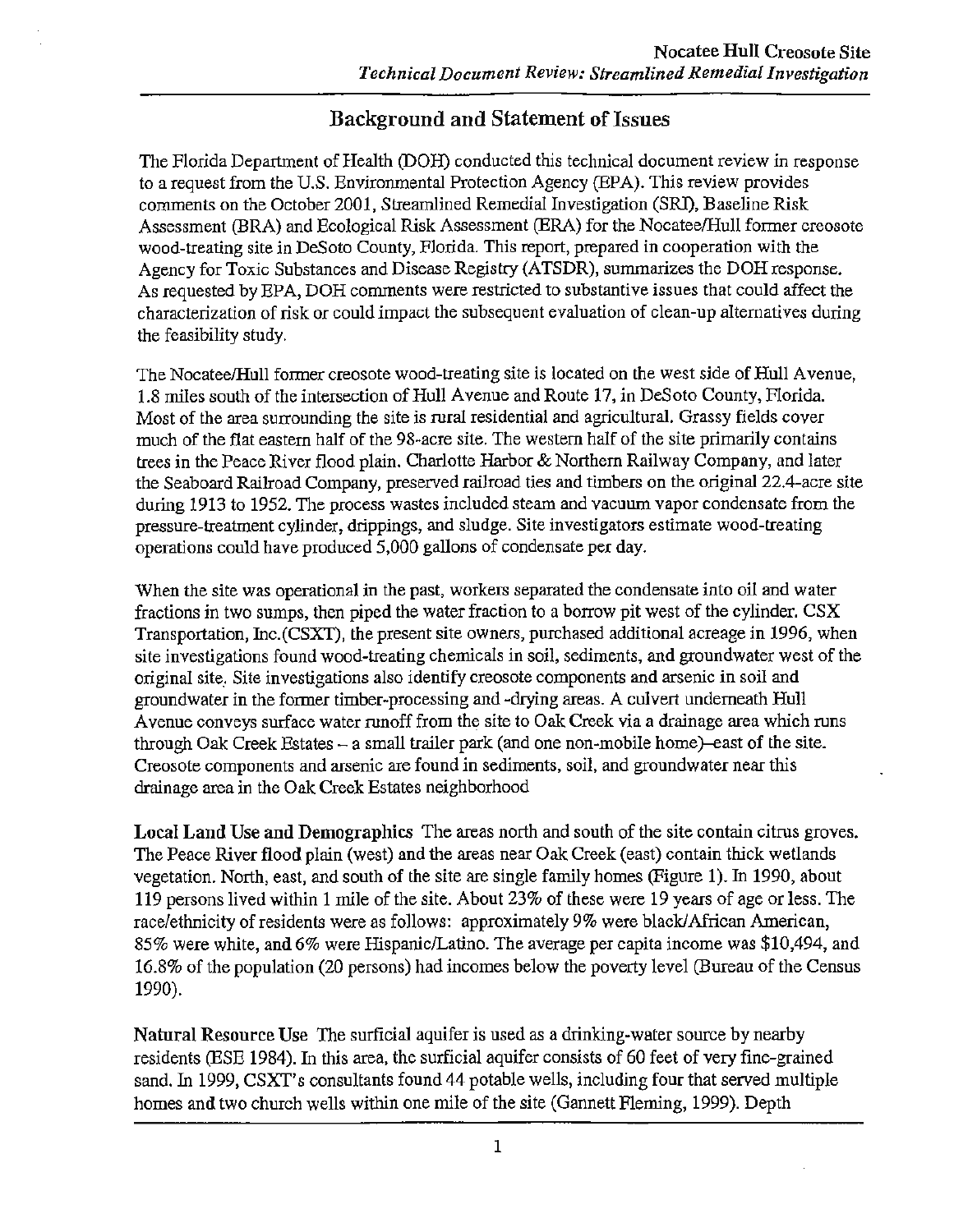information is available for only six of these wells. CSXT reports the most shallow well as 12 feet deep. The next most shallow well is 70 feet. On the site, the water table is 16 feet or less below the land surface.

Below the surface sand layers are phosphatic limestone, dolomite, and clay layers that together make up the Floridan Aquifer. The Floridan Aquifer is artesian here; there is a flowing irrigation well on the site (ESE 1984).

DOH does not know if hunting or fishing occurs on or near the site.

Public Health Issues Community members have asked if chemicals from the site could have harmed them. Florida Department of Health (FDOH) staff are not aware of any residents who are currently exposed (or who were exposed in the past) to site-related contaminants at levels likely to cause increased risk of illness. One private well located east of the site (PW-01) contains low levels of benzene. This well has a filter, supplied and maintained by Florida Department of Environmental Protection (FDEP), that removes benzene and other chemicals from the water. An increased risk of illness is not expected for the people using this well due to the low level (2 micrograms per liter of benzene), and the short period of time exposure could have occurred (at most 13 months). The staff of DeSoto County Health Department and/or the staff of CSXT's consultant, Gannett Fleming, samples this well and other nearby private wells every 3 months. At this time, no other private wells have shown chemicals levels above the primary drinking water standards. FDEP also will supply filters to any other private well in the area that has chemicals above their respective Maximum Concentration Levels (MCL). MCLs are enforceable Primary Drinking Water Standards in Florida. Currently, these private wells are being sampled every 3 months.

CSXT installed a 6-foot, chain-link fence in January 2001, to restrict access to off-site areas of contaminated soil. In the past, area residents could have come into contact with off-site soil contaminants while digging or gardening in the soil. Currently, trees and grass generally provide dense groundcover in the Hull area; therefore, ingestion of, or skin contact with, levels of chemicals in off-site soil is unlikely to cause illness. Children who come into contact with soil and ingested soil containing the highest levels of arsenic found off site during a period of 1 year or longer would be at a slightly increased risk of skin cancer.

FDOH has been evaluating the effects of the Nocatee/Hull creosote site on human health since 1999, when EPA first asked FDOH to respond to health concerns expressed by members of the nearby community. FDOH completed a health assessment on the site in early 2002. FDOH has worked with various federal, state, and local agencies and the community to address community health concerns since becoming involved with this site. This technical document review, and any future documents FDOH may write, are part of an on-going FDOH effort respond to those concerns.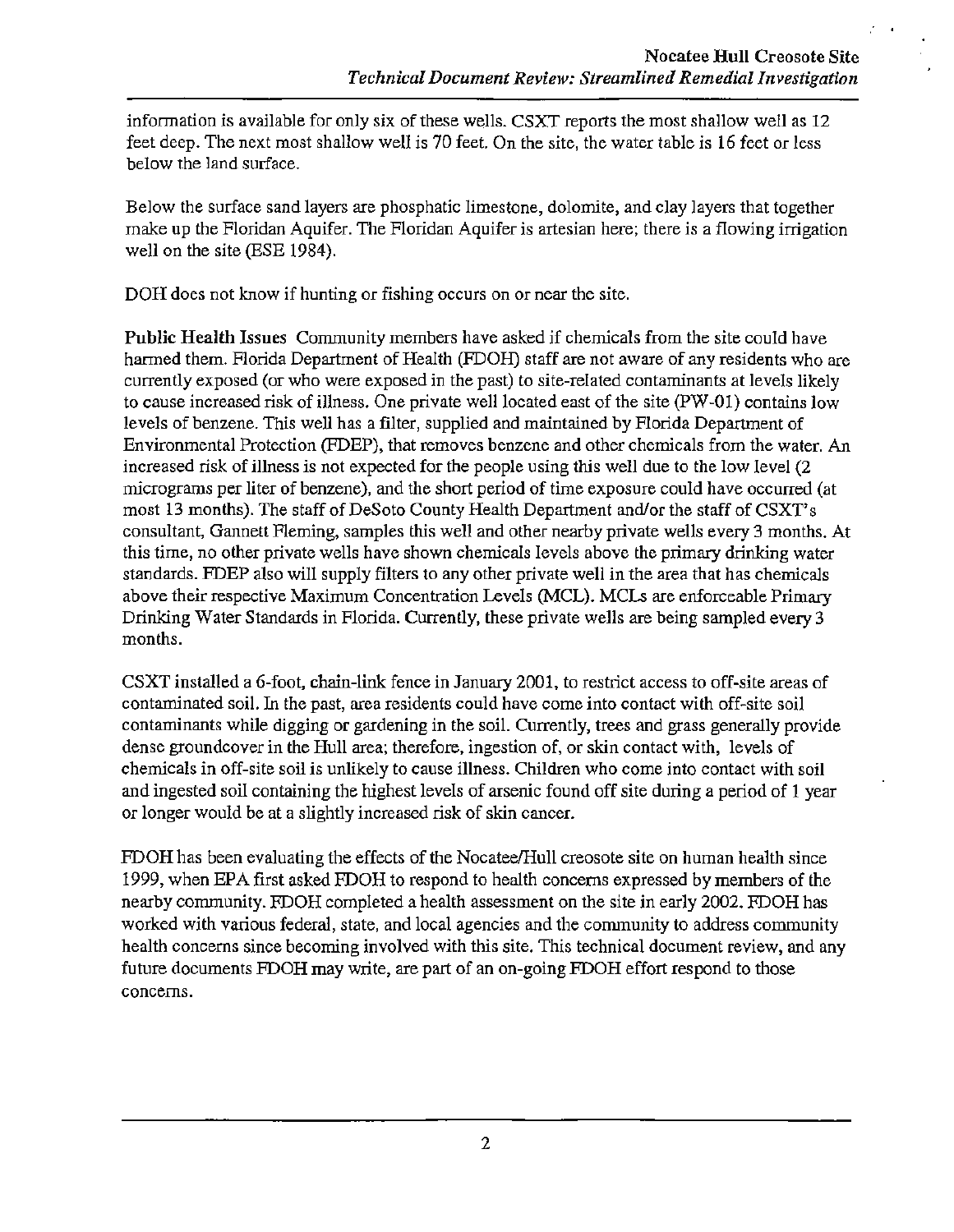# **Discussion**

The primary purpose of the CSXT Streamlined Remedial Investigation (SRI, Gannett Fleming, 2001) is the determination of the nature and extent of contamination associated with the Nocatee/Hull former creosote wood-treating site. The SRI includes a Baseline Risk Assessment (BRA) and a Ecological Risk Assessment (ERA), respectively, evaluate the potential current and future adverse health effects and ecological effects associated with contaminants found on and near the site *without* any remedial actions. EPA will use these data and assessments to support decisions about the necessity for site cleanup and to aid in decisions about the extent of clean-up activities and selection of clean-up technologies.

FDOH had much of the data that is contained in the SRI because it was in the Streamlined Remedial Investigation Data Summary (Gannett Fleming, 2000); however, the SRI contains many maps and aerial photographs that were not included in the SRI Data Summary.

The following comments summarize FDOH's current issues and concerns regarding the Streamlined Remedial Investigation, Baseline Risk Assessment and Ecological Risk Assessment and Appendices.

- 1. *Executive Summary, page 2, paragraph 5* states "Shallow groundwater in this area revealed no constituents of concern above the EPA Primary Drinking Water Standards. Intermediate groundwater has been affected by low concentration of polynuclear aromatic hydrocarbons (PAHs). Total carcinogenic PAHs exceed ATSDR cancer screening values of 0.005 micrograms per liter Cancer Risk Evaluation Guide for one excess cancer in 1 million people. (CREG) and the Primary Drinking Water Standard for Florida (0.2 micrograms per liter). Ten of 43 groundwater samples contained PAH concentrations that were above the CREG.
- 2. *Executive Summary, paragraph 3, line 5* states ''Evidence is clear from the results of years of monitoring that the former creosote wood-treating plant is not affecting drinking water quality in the area". Naphthalene is not a common component of gasoline, but it is found in creosote. The naphthalene found in one private well (PW-01) (Figure 2) indicates that the risk of contamination from creosote components to other drinking water wells in the are real. The filter on PW-01 is for benzene, another component of creosote. and pre-filter well samples continue to detect benzene that exceeds the Florida Primary Drinking Water Standard of 1.0 parts per billion (ppb).
- 3. *Section 1, Introduction, Page* 1~2, *paragraph 2, line 6* states, "In fact, tnere have been no exceedences of EPA MCLs in potable-well monitoring dating back to 1987. Drinking water quality in the area has not been affected by past activities at the former creosote wood-treating plant". FDOH received a letter from Bill Denman, EPA Project Manager, stating of the relevant state and federal regulations, EPA always enforces the more stringent of the two standards as the MCL. Thus, EPA will enforce the Florida MCL of 1  $\mu\gamma$ L for benzene (EPA's federal MCL is 5  $\mu\gamma$ L). Differing MCLs notwithstanding, neither Gannet Fleming or CSXT knows how the benzene (71 ppb) found in off-site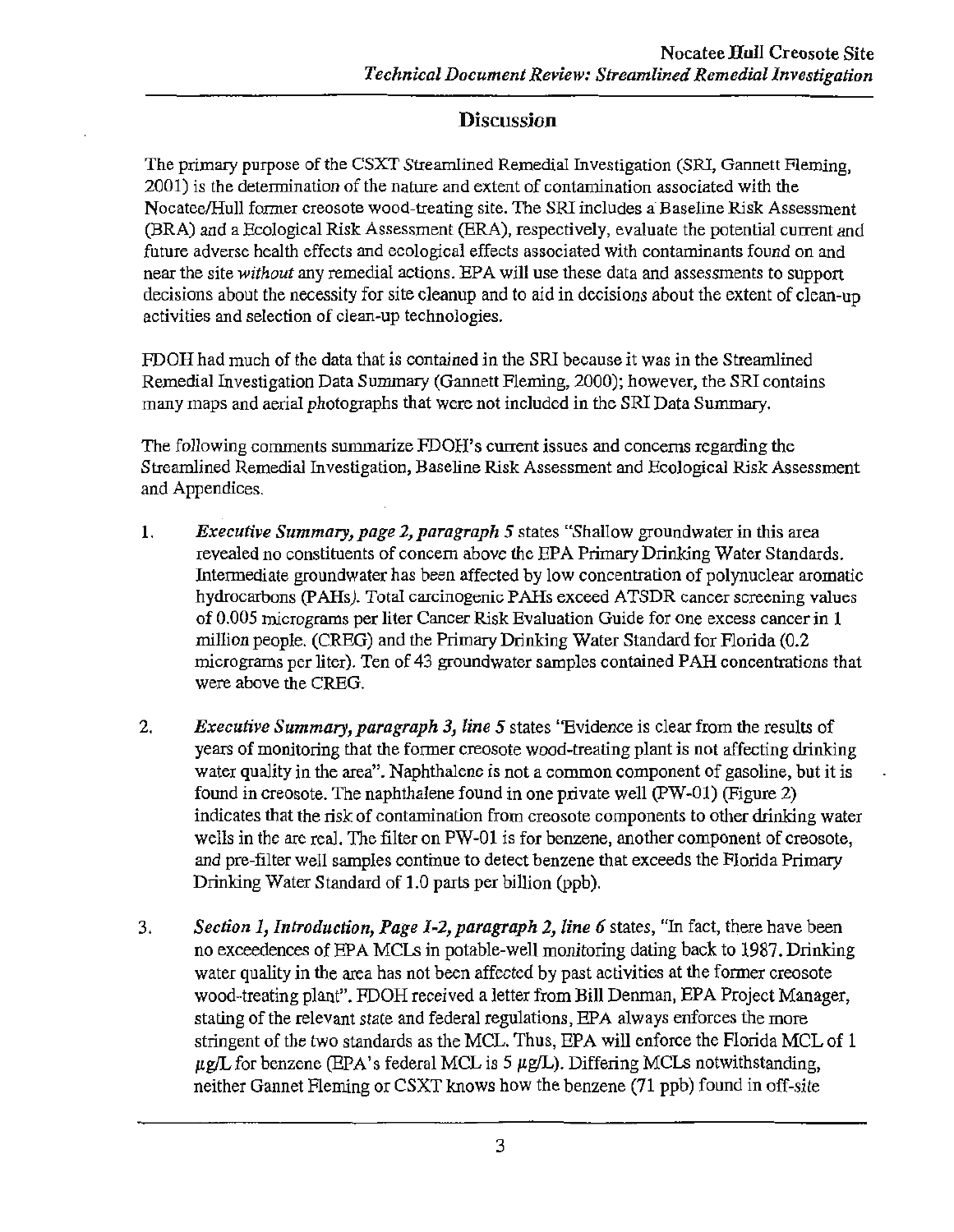monitoring well MW-13, or potable well PW-01, came to be there. Because benzene is a component of creosote and creosote has been found east of Hull A venue, the writers cannot be sure that activities at the former creosote wood-treating plant did not affect groundwater on the east side of Hull A venue. Consider again the naphthalene comment from *issue* #2 above and that naphthalene was found at 62 ppb in the September 28, 2000, (before filter) sample of private well PW-01.

- 4. *Section 2, Historical Data Summary, Page 2-2, paragraph 4, line 2* states only that iron at (1,800  $\mu\text{g}/L$ ) exceeds the State of Florida Secondary Drinking Water Standard. However, "lead (22  $\mu$ g/L)" is above the Florida (and federal) Primary Drinking Water MCL of 15  $\mu\text{g}/L$ , and "boron (1,100  $\mu\text{g}/L$ )" is above the Florida Guidance Concentration of 630  $\mu$ g/L.
- 5. *Section 2, Historical Data Summary, Page 2-2, paragraph 4, line 5* states that none of the metals in the Private well exceeded Drinking Water Standards: 22  $\mu$ g/L lead is above the Florida and Federal Primary Drinking water MCL of 15  $\mu$ g/L.
- 6. *Section 2, Historical Data Summary, Page 2-3, paragraph 2, line 7&8* states "Only one sample (NC-1) exceeded USEPA Industrial RBCs for benzo[a]pyrene [190 milligrams per kilogram (mg/kg)]." In Table 2-2, NC-1 lists benzo(a)anthracene at 190 mg/kg (RBC of 7.8 mg/kg), benzo(b,k)fluoranthene at 270 mg/kg (RBC of 7.8 mg/kg), benzo(a)pyrene at 240 (RBC at 0.78 mg/kg), indeno(1,2,3-cd)pyrene at 120 mg/kg (RBC of 7.8 mg/kg), and dibenzo(a,h)anthracene at 46 mg/kg (RBC of 0.78 mg/kg).
- 7. *Section 2, Historical Data Summary, Page 2-13, paragraph 1, line 2* states"None of the compounds exceeded USEPA standards". MWs 1, 2, 3, 5, 6, and 8 exceeded the cadmium drinking water standard of 5  $\mu$ g/L, and MW-6 exceeded the arsenic standard the next time these wells were sampled in March 1984, one month after these sample were taken). So, the writers need to delete the following sentence, which states, "Additionally, no exceedences of laboratory detection limits for any compound were noted for the six on-site wells." Indeed, metals are elements, not compounds, but this is not true or accurate, and it is misleading. Conversely the authors' discussion of the metals analyses on page 2-19 (see next comment) omits the fact that some levels exceeded the drinking water standards.
- 8. *Section 2, Historical Data Summary, Page 2-19, paragraph 2, line 2* states only that "Metal concentrations in groundwater are summarized in Table 2-6." Although the next paragraph points out that none of the PAH values exceeded drinking water standards, it fails to state *in this paragraph* that arsenic was found at levels exceeding the drinking water standard.
- 9. In *Section 2, Historical Data Summary, Page 2-21, paragraph 1, line 3* add "Table 2-8" and" before Table 2-9 (Table 2-8 contains the surface water data).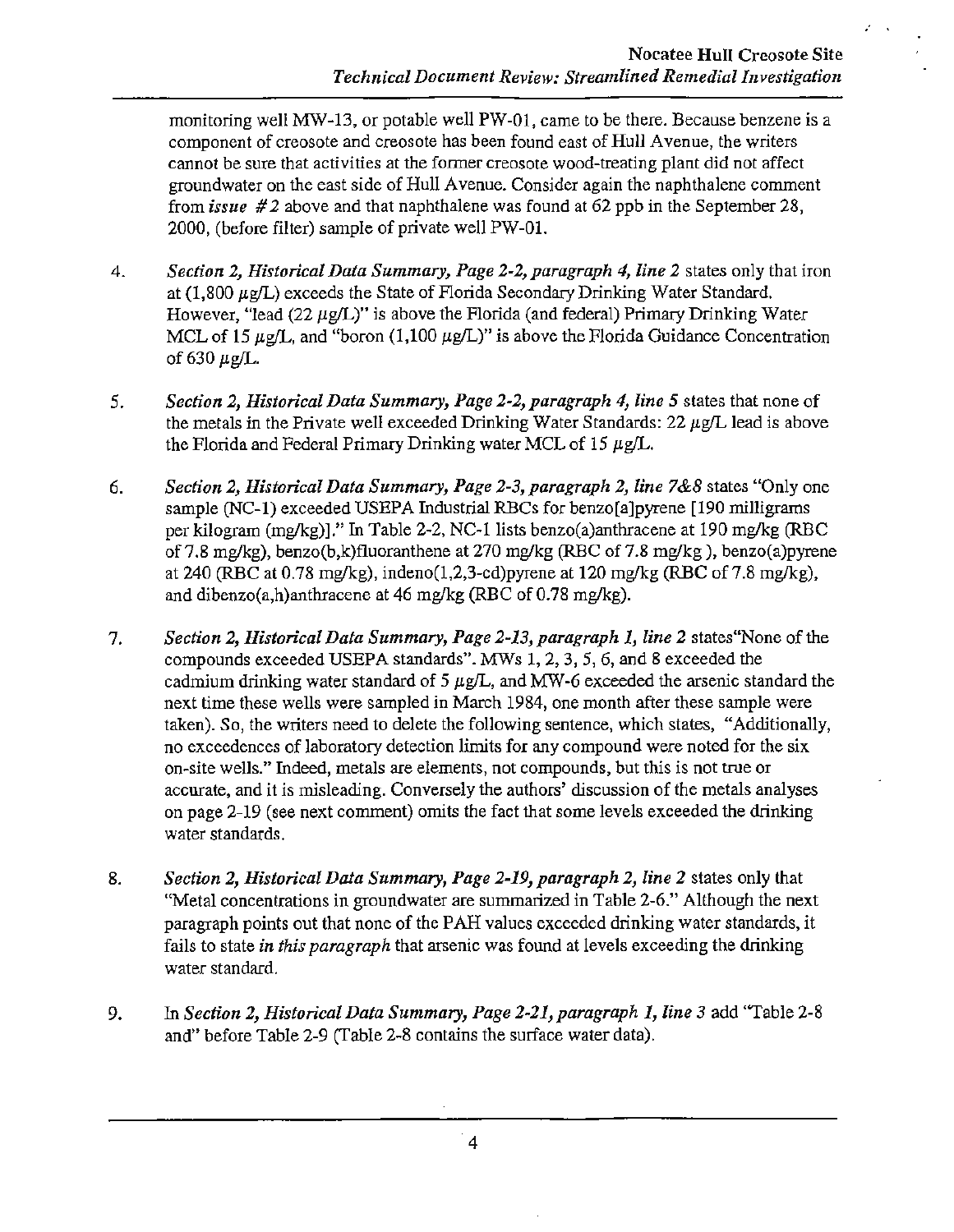10. *Section 2, Historical Data Summary, Rage 2-21* [Table] If the units are correct for reported results in Table 2-8 for metals; arsenic and chromium exceeded the Florida Drinking Water Primary Maximum Concentration Levels in the June 1987 row of this unlabeled table (which reports the April 1987 sampling results), and in the December 1987 row (which reports the October 1987 sampling results). FDOH, however, does not believe the writers intended to use milligrams per liter (mg/L, or parts per million) for metals units reported in water in Table 2-8.

The exceedences column in this unlabeled table should include MW -6 for chromium in January 1987 (145 µg/L) and MW-6 for arsenic in November 1988.

11. *Section 2, Historical Data Summary* - A general comment about PAHs: Of the individual chemicals that make up the PAH group, only 15 are associated with cancer in animals or humans, and some are more or less toxic than benzo[a]pyrene. Relative toxicity is calculated using factors that relate toxicity of individual PAHs to benzo[a]pyrene (B[a]P). ATSDR multiplies individual PAH component amounts detected by their Toxicity Equivalence Factor, then adds the relative amounts to a total amount which is equivalent to the toxicity of benzo[a]pyrene.

| Polynuclear Aromatic Hydrocarbons | Toxicity Equivalency Factor* |
|-----------------------------------|------------------------------|
| Dibenzo[a,h]anthracene            | 5                            |
| Benzo[a]pyrene                    |                              |
| Benzo[a]anthracene                | 0.1                          |
| Benzo[b]fluoranthene              | 0.1                          |
| Benzo[k]fluoranthene              | 0.1                          |
| $Indeno[1,2,3-c,d]pyrene$         | 0.1                          |
| Anthracene                        | 0.01                         |
| Benzo[g,h,i]peryleue              | 0.01                         |
| Chrysene                          | 0.01                         |
| Acenaphthene                      | 0.001                        |
| Acenaphthylene                    | 0.001                        |
| Fluoranthene                      | 0.001                        |
| Fluorene                          | 0.001                        |
| Phenanthrene                      | 0.001                        |
| Pyrene                            | 0.001                        |

Source: ATSDR, 199Sb.

\*The analytical values for each of the PAH components are multiplied by the corresponding toxicity factor and the resulting values are summed. The summed valued is compared with the screening value for benzo[a]pyrene which is 0.1 mg/kg (or ppm).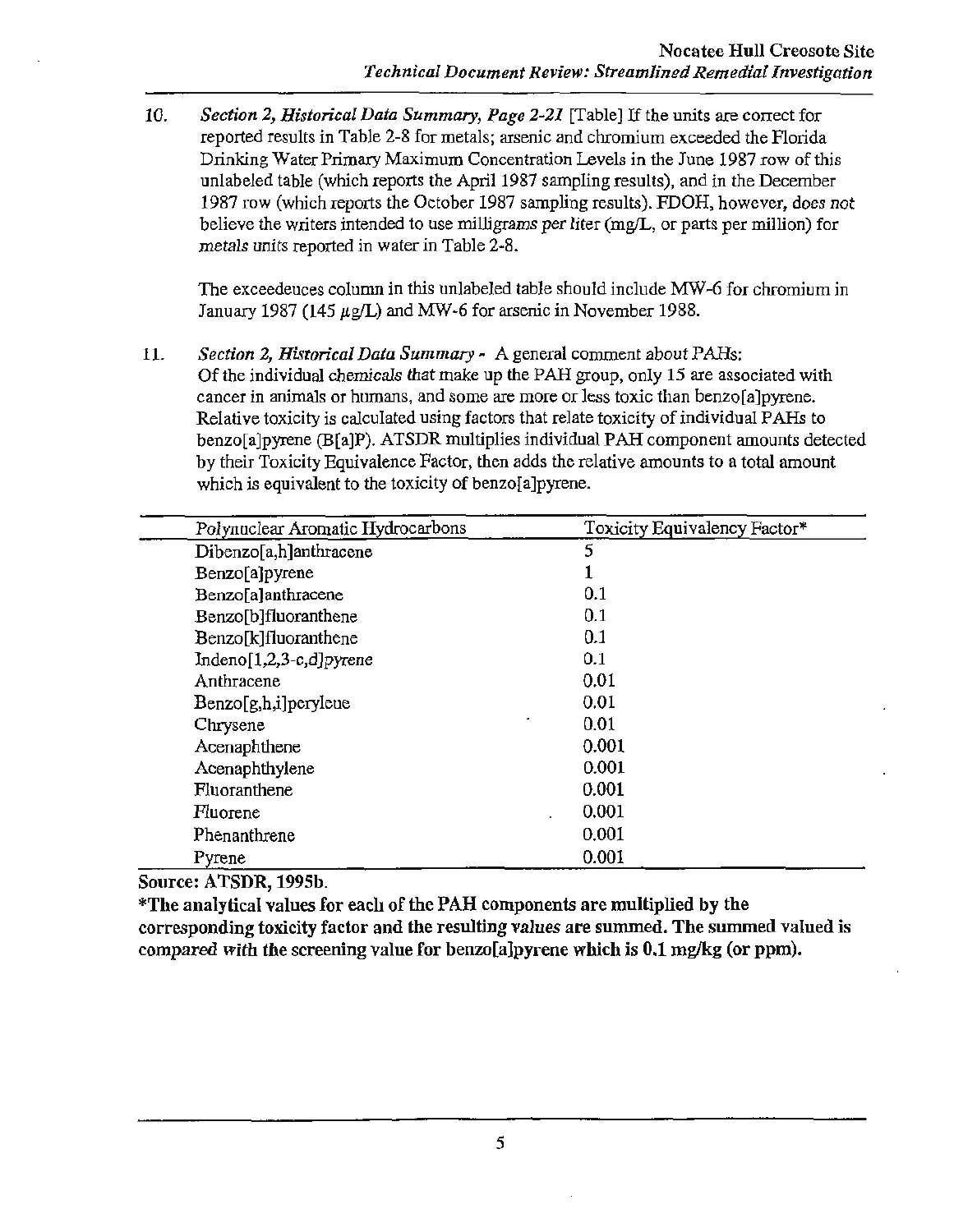#### Carcinogenic PAHs

EPA Region 4 has adopted a similar toxicity equivalency factors (TEFs) methodology, as an interim procedure, for carcinogenic Polycyclic Aromatic Hydrocarbons (cPAHs) on the Target Compound List, until more definitive agency guidance is established. These TEFs are based on the relative potency of each compound relative to that of benzo(a) pyrene (BaP). The following TEFs should be used to convert each cPAH concentration to an equivalent concentration of BaP (EPA, 1993).

| Compound                            | H<br>теғ*           |
|-------------------------------------|---------------------|
| Benzo(a)pyrene                      |                     |
| Benzo(a)anthracene                  |                     |
| Benzo(b)fluoranthene                |                     |
| Benzo(k)fluoranthene                | $\blacksquare$ 0.01 |
| Chrysene                            | 0.001               |
| Dibenzo(a,h)anthracene              |                     |
| $\mathbf{Indeno}(1,2,3-c,d)$ pyrene |                     |

#### EPA Region 4 Toxic Equivalence Factors for cPAHs

Source: U.S. Environmental Protection Agency.

\*TEF (Toxic Equivalence Factor).

Although Volume I, Part A of the Risk Assessment Guidelines, recommends that dermal exposure to carcinogenic PAHs *not* be assessed quantitatively, the Region 4 Office of Technical Services differs from this viewpoint. Dermal contact with cPAHs should be assessed using the appropriate oral Cancer Slope Factors and their Toxic Equivalence Factors (TEFs) with a default absorption efficiency of 50% (Semi-Volatile Organic Compounds.

As with the ingestion and dermal exposure routes, concentrations of inhaled cPAHs should be assessed as benzo(a)pyrene equivalents. Provisional inhalation toxicity values for the carcinogenic PAHs have been developed by National Center for Environmental Assessment based on a hamster inhalation study using benzo(a)pyrene. The inhalation slope factor is 3.1 milligrams benzo[a]pyrene per kilogram body weight per day dose (mg/kg/day)-1 and the inhalation unit risk is 0.88 milligrams pre cubic meter (mg/m<sup>3</sup>)-1 (NCEA, 1994).

The writers of the SRI did not follow either the ATSDR or EPA guidelines for evaluating carcinogenic PAHs. In section 2, the writers only look at benzo[a]pyrene; they used no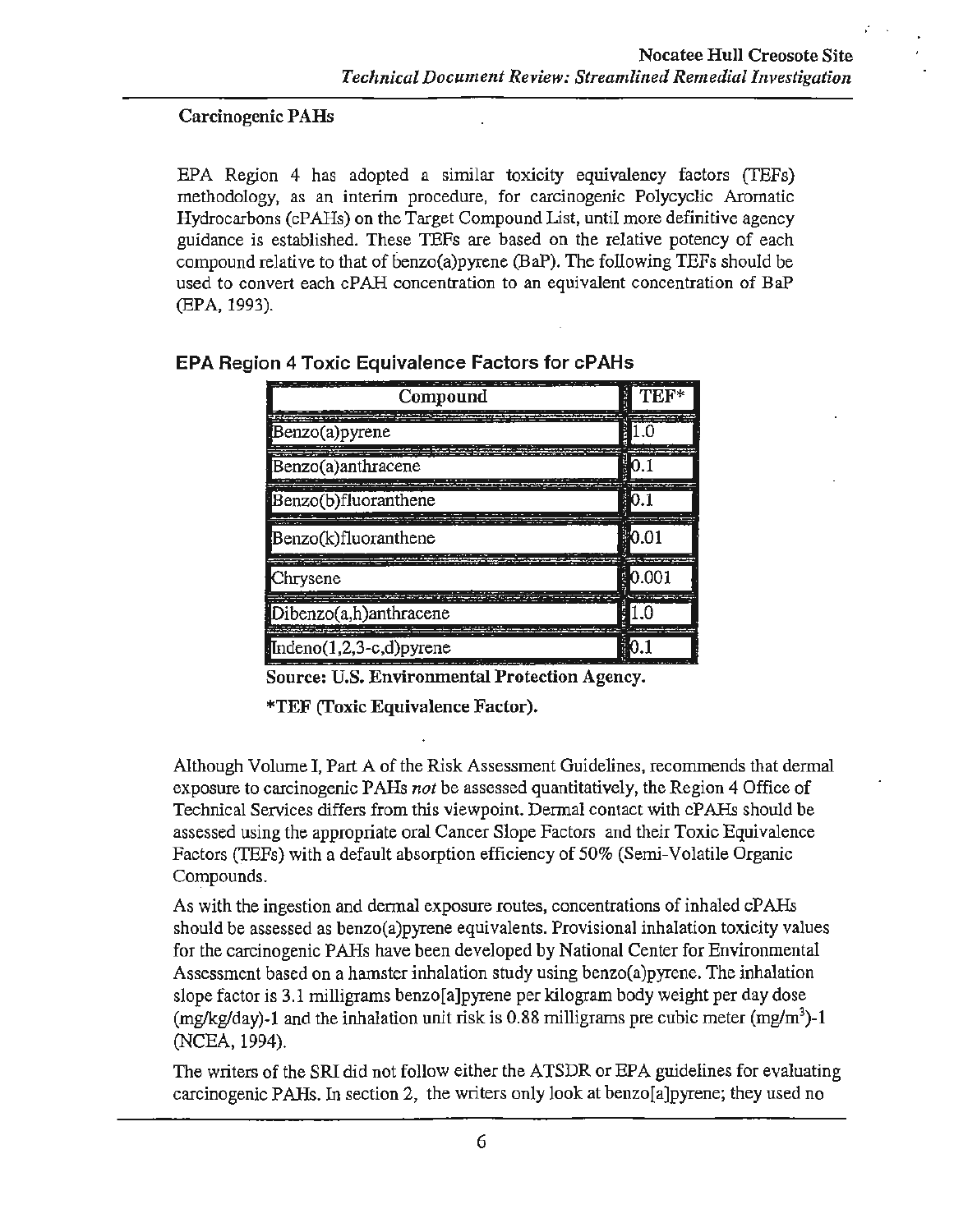Toxicity Equivalency Factors nor calculated any sums. This is unrepresentative, especially because dibenz[a,h]anthracene is five times as toxic as benzo[a]pyrene. Later when the writers look at total PAHs, they screen the individual PAH levels first and then add together only totals for those PAHs which exceeded their screening values.

The method FDOH used is more lenient than that usually allowed by EPA. The riskbased screening process also should have considered those chemicals for which no detection occurred--if the chemical is considered to be a potential site contaminant. At a minimum, half of the practical quantitation limit (PQL) should have been assigned to these chemicals. *This* approach is consistent with EPA Superfund Risk Assessment Guidance, which states that a zero value should not be used in the place of the sample quantitation limit, or half of the sample quantitation limit- *unless* site-specific information indicates that a chemical is not likely to be present in a sample. The guidance also indicates that the non-detected results should not be omitted from the risk assessment. Such an approach would result in even greater values than would be calculated using ATSDR's procedures.

- 12. *Section 3, Study Area Investigation, Page 3-4, paragraph 4, line 9* states "Previous business operations, especially if debris such as vehicles has been buried, would *be* likely be responsible for affected media in this area." Take out the extra "be". What about the concrete drainage ditch mentioned on page 3-3 that started in the creosote treating area and ended at the drainage ditch next to Hull road? There is a culvert under Hull Road that has been sampled, and the results shows PAHs present on both sides of the road. MW-6 on the west side of Hull Avenue near this culvert showed PAH contamination in the past.
- 13. *Section 3, Study Area Investigation, Page 3-6, paragraph 2, line 2 states "Prior studies* had shown PAHs in sediments at the down gradient end of the borrow pit, and in the drainage ditch running under Oak Creek Road." There are alsoP AHs on both sides of the culvert running under Hull Avenue. FDOH references Lisa Shall's (Department of Environmental Protection - South District ) memo to Jim McCarthy (Department of Environmental Protection- Tallahassee Headquarters) of March 2, 1998, and Black and Veatch's data (attached).
- 14. *Section 3, Study Area Investigation, Page 3-13, paragraph 1, line 3* states "Sample CP-04 was selected for analysis of Volatile Organic Aromatics, Polychlorinated Biphenyls, PAHs, phenols and Target Analyte List metals." From a health standpoint, it is important to know what the highest levels are likely to be. The choice of CP-04 as the location to run the full suite of tests means that the sample may have been biased more than ten times lower than the highest screening value found at the site.
- 15. *Section 3, Study Area Investigation, Figure 3-1.* What is the current status of the pipe line that flows southeast of the site? Does the pipeline still discharge into the ditch next to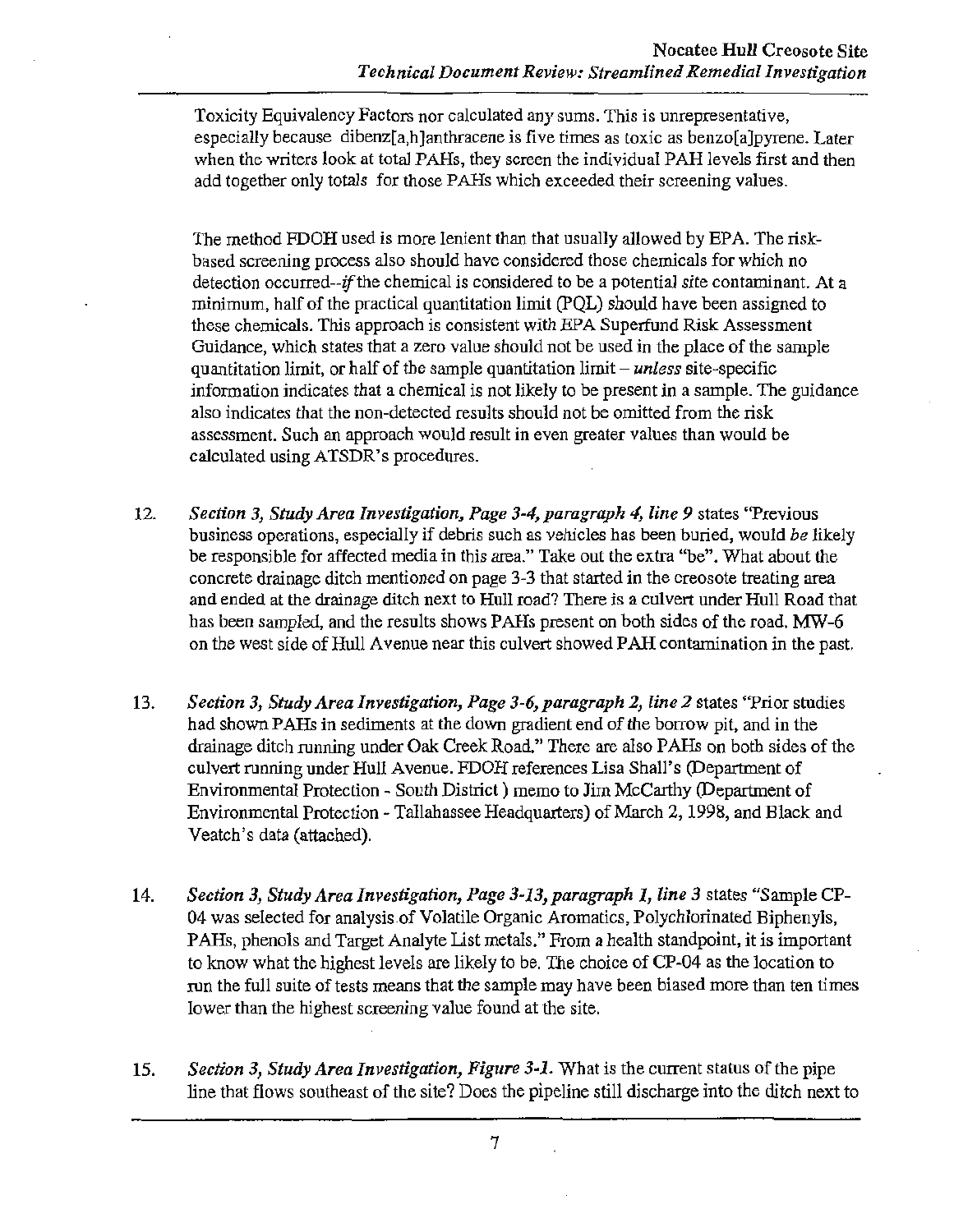Hull Avenue? The map in Figure 3-1 does not show the location of the culvert under Hull Road that Black and Veatch show on their maps of this area.

- 16. *Section 4, Physical Characteristics of the Study Area, Pages 4-17 and 4-18.* On the basis of this site-specific hydrogeology and Figures 7-7 and 7-8, it appears there is little separation between the shallow and intermediate water systems, either vertically or with respect to potentiometric surface measurements.
- 17. *Section 4, Physical Characteristics of the Study Area, Page 4-20, paragraph 2* states ''The Study Area contains 19 residences in the 45-acre Oak Creek area, six of which are not currently occupied. The 13 occupied residence are predominantly mobile homes, with single or two-person occupancy. Two families with children are known to be resident in the Oak Creek subdivision south of the Study Area, however no families have been noted residing within the Study Area during field activities during 1999 through 2001. Beth Copeland, FDOH, Community Involvement Coordinator, and Connie Garrett, FDOH, Environmental Specialist, saw a woman with two small children at a trailer on the east side of Oak Creek Road north of the sediment trap on the day before the FDOH open house in August 2001. Children's toys were seen in the yard.
- 18. *Section 6, Nature and Extent of Environmental Impacts, Page 6-4, paragraph 3, lines*  3 through 6 state "PAHs detected in surface soils in the former creosote wood-treating plant are dried in nodules and have no apparent viscosity. Due to these characteristics, the PAHs detected in surface soils are not considered as a source area for continued impact to deeper soils or groundwater." The next paragraph discusses PAH levels in the surface soil. On the basis of the analytical results, FDOH wondered if Gannett Fleming removed the creosote nodules discussed in paragraph 3 before homogenizing the soil samples.
- 19. *Section 6, Nature and Extent of Environmental Impacts, Page 6-16, paragraph 2, line 7* states "therefore surface soil sample ES-SS-30 defines the southern extent of impacted soils." What about Black &Veatch's samples NH-SS-10 and NH-SS-11? They used FDEP residential Soil Cleanup Target Levels. FDOH considered EPA's Residential Based Cleanup soil numbers. The chain-link fence that encloses the area of soil contamination does not enclose the area of these samples. NH-SS-0 exceeds EPA's Residential Based Cleanup soil numbers for benzo[k]fluoranthene and benzo[a]pyrene, NH-SS-11 exceeds the Residential Based Cleanup soil numbers for benzo- (k)fluoranthene, benzo[a]pyrene, benzo(a)anthracene, and chrysene. The dibenzo[a,h]anthracene value also exceeds the EPA Residential Based Cleanup soil numbers, but it has an "f' qualifier (less than the minimum Practical Quantitation Limit and > the Minimum Detection Level, *attached are their values and locations*.
- 20. *Section 6, Nature and Extent of Environmental Impacts, Page 6-17, paragraph 5* states "All areas with PAH concentrations exceeding USEPA Residential RBCs in surface soil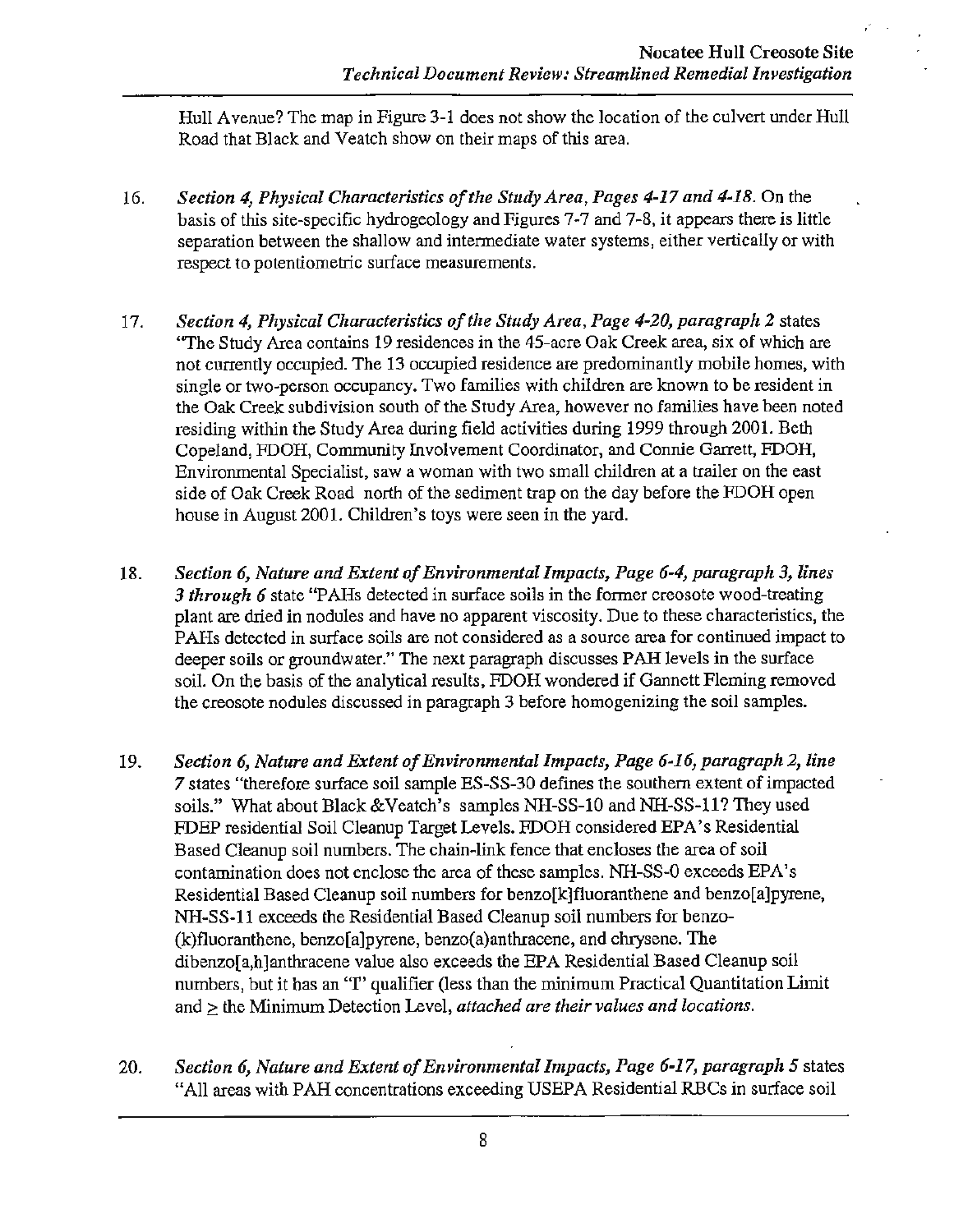were fenced in as part of the CSXT Control Measures Plan." FDOH repeats comment 19 and further comments that it appears data showing PAHs on either side of the culvert under Hull A venue are not being addressed.

- 21. *Section 6, Nature and Extent of Environmental Impacts, Page 6-23,paragraph 3* states ''East of the former creosote wood treating plant area, in the Oak Creek area, the shallow monitoring well MW-13 contained detectable concentrations of total xylenes (0.15 mg/L), benzene (0.071 mg/L), chloroform (0.0017 mg/L ), ethylbenzene (0.14 mg/L), styrene (0.0054 mg/L), and toluene (0.047 mg/L. It is likely that these are not site-related constituents . There are several septic tanks close to this well location, and these constituents are found in home cleaning products that may have been discharged to the septic system. These constituents were not detected in any of the other wells sampled." Benzene was found in 4 of 44 on-site well samples a levels above 1 ppb. The highest level FDOH identified was 23 ppb. Although all of the benzene in MW-14 may not be attributable to site-related contaminants, some could be. This is especially true because one of the private wells also contains naphthalene, as did a considerable number of the intermediate monitoring wells (see the results reported on pages 6-23 and 6-24).
- 22. *Section 6, Nature and Extent of Environmental Impacts, Figure 6-9.* FDOH wonders if some of the homes on Hull A venue have been adequately tested with respect to private well water quality and soil in the yards-on the basis of the 1943 aerial photo (attached), the location of the old ditches (especially the southern one on this photo), and the culvert. Several lots on Hull Avenue, across from the former drain pipe and culvert, contained houses that appeared to be uninhabited; however, a few of these houses did appear to be inhabited.
- 23. *Section 7, Fate and Transport of Constituents, Page 7-3, paragraph 1, line 5 states "No* significant areas of bare soil have been observed in the Study Area. During field activities, no clouds of fugitive dust have been noted." Under dry conditions, mowing creates a great deal of dust, and the roads on the site are made of sand. EPA should 1) recommend that mowing be done when the grass is wet, 2) restrict vehicle access, 3) recommend that the mower(s) wear respiratory protection.
- 24. *Section 7, Fate and Transport of Constituents, Page 7-3,paragraph 2, line 4* states "Volatile Organic Compounds (VOCs), primarily BTEX (the authors are using BTEX to stand for Benzene, Ethylbenzene, Toluene and Xylene, not really an acronym, more of a special use abbreviation), were only detected in two isolated areas of shallow groundwater." BTEX is not a chemical, and the use of this abbreviation does not seem to fit. The writers are referring to the light chemical fractions of gasoline; benzene, toluene, ethylbenzene and xylene. Characterizing this groundwater contamination as a gasoline plume is probably inaccurate. Contrary to what would be expected in a gasoline plume, the groundwater results at one of the private wells *have not shown high levels of xylene,*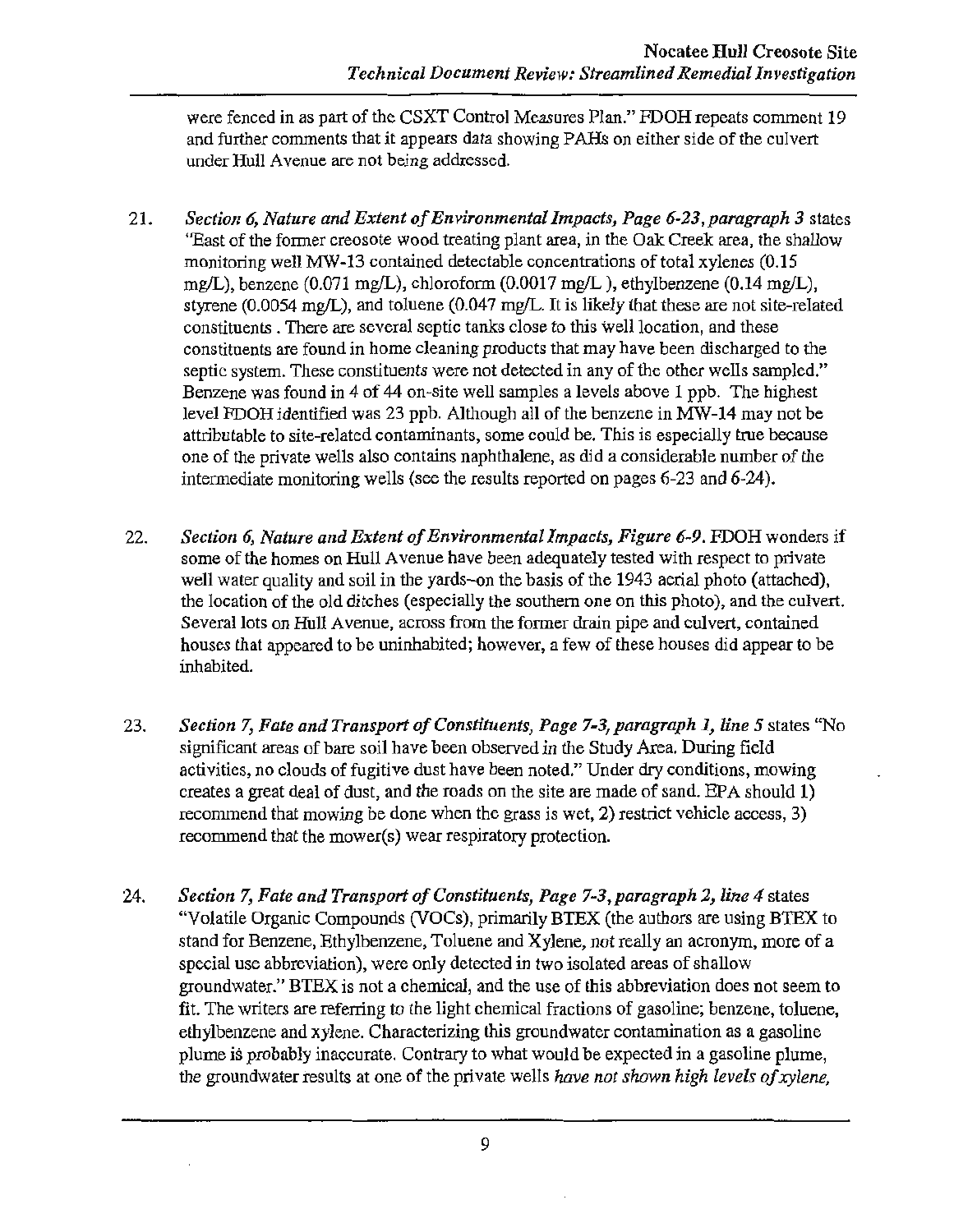and the ethylbenzene and toluene levels also are quite low. A gasoline plume usually contains benzene levels that are lower than the other three chemicals, and the xylene levels may be greater than the combined values of benzene, toluene, and ethylbenzene.

- 25. *Section 7, Fate and Transport of Constituents, Page 7-4, paragraph 2, line 3* states "The associated with petroleum-derived products are BTEX isomers." FDOH has the same comment as above about the use of "BTEX." Xylene is the only one of these four chemicals *with* isomers, and it was not elevated in one of the private wells. FDOH believes the discussion of methyl tert-butyl ether (MTBE) and chlorinated ethanes *is not*  relevant in this paragraph or in the next paragraph. MTBE and chlorinated ethanes were not detected in other private wells (Tables 2-21 and 2-22).
- 26. *Section 7, Fate and Transport of Constituents, Page 7-4, paragraph 4, line 1* "MTBE is specific to gasoline, whereas the BTEX group is found with other petroleum fuels and products." Omit MTBE from this paragraph because it was not identified in any of the groundwater samples from off-site monitoring or drinking water wells.
- 27. *Section 7, Fate and Transport of Constituents, Page 7-10,paragraph 1* discusses transport of PAHs from the soil into groundwater. As a part of this discussion, the writers should add information about the drainage pipes that formerly conveyed waste condensate to the barrow pit and to the edge of the property.
- 28. *Section 7, Fate and Transport of Constituents, Page 7-12, paragraph 2, line 1* states "Storm water in this area flows west to east through heavily wooded land, and drains through a series of man-made ditches to a culvert under Oak Creek Road." The SRI shows the location of a drainage pipe that starts near the former treating cylinder and empties into a ditch west of Hull Avenue. Black & Veatch showed a culvert under Hull A venue near the end of that drainage pipe that may have provided a venue under the road and into these man-made ditches.
- 29. *Section 7, Fate and Transport of Constituents, Page 7-13, paragraph 2, line 4* states "and chemicals are expected to have migrated vertically and horizontally to the maximum extent possible during this time." The FDEP requires a series of measurements showing chemicals have approached an asymptote on a graph before it will accept such a statement. Some of the areas of soil and groundwater contamination were just delineated for the first time from single data points sampled for *this* SRI.
- 30. *Section 7, Fate and Transport of Comtituents, Page 7-16, paragraph 3, line 1* states "Affected surface and subsurface soil are known to be present in the wooded area on the west side of Oak Creek Road." The writers likely meant both sides of Oak Creek Road (otherwise, why did CSXT fence both sides of the road?)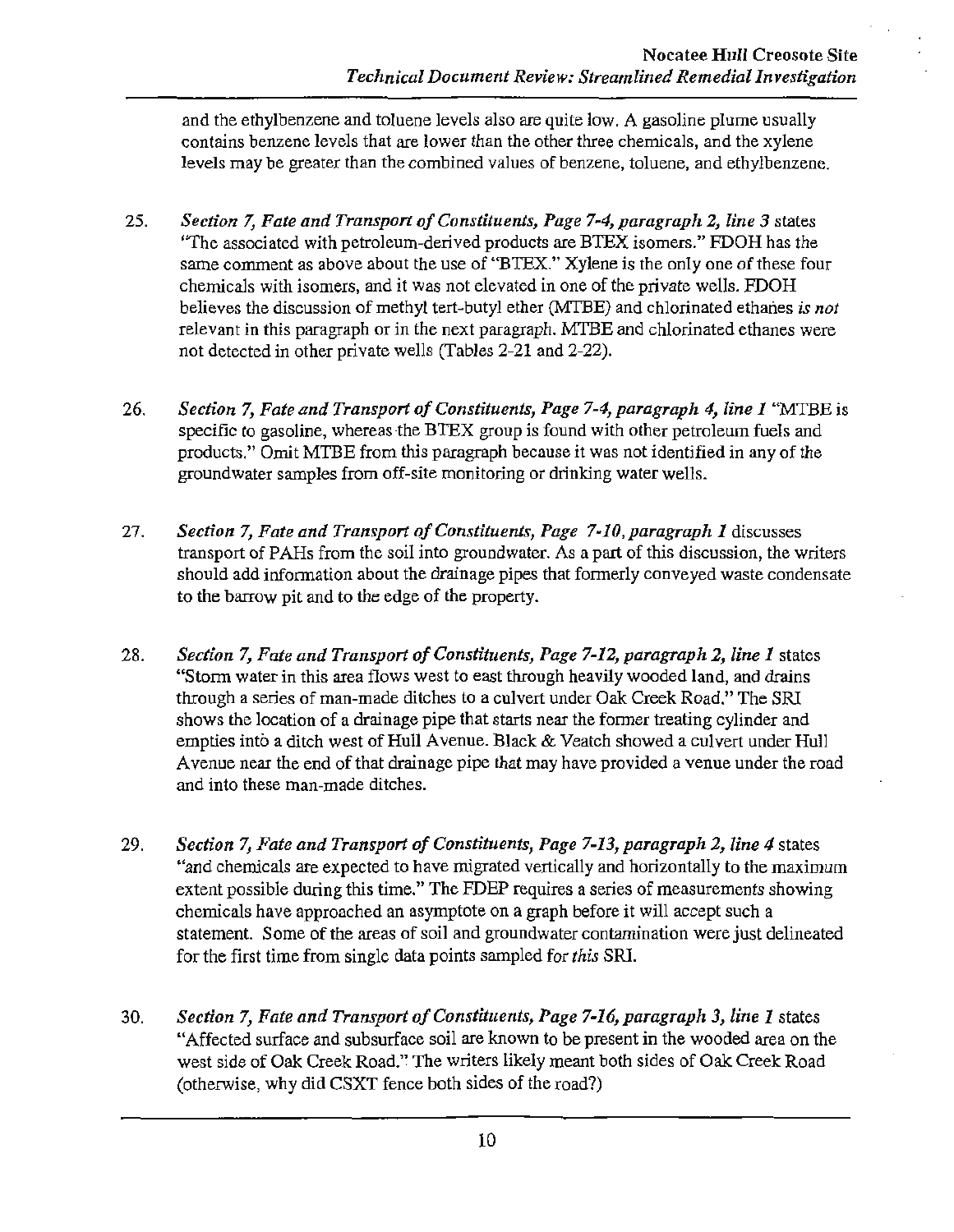- 31. *Section 7, Fate and Transport of Constituents, Page 7-18, paragraph 4, line 1* states "No VOCs have been detected in intermediate depth groundwater. No metals have been detected in concentrations exceeding NPDWS." MW-8 contained acutely toxic levels of dibenzofurans in a 1997 groundwater sample. Are any intermediate wells located down gradient ofMW-8?
- 32. *Section 7, Fate and Transport of Constituents, Page 7-19,paragraph 1, line 4* states "However, PAHs and metals have relatively low solubilities, and dissolved constituents traveling in storm water would not be considered a significant transport mechanism." The resident living north of the site said that during sheet flow (flood conditions) there was a "sheen" on the water crossing her property from the site. This resident asked whether it is safe to let horses graze there. FDOH also questioned whether soil could be contaminated south of the site, in the orange groves that border the site but are up gradient of a small creek that incises a plateau.
- 33. *Section 7, Fate and Transport of Constituents, Page 7-19, paragraph2, line 7-10* states, ''The affected soil and sediment on the east side of Hull Road, in the Oak Creek area, have also been defined and there is no a connection or distinct pathway from the former creosote wood treating plant area. The origin and transport mechanism of the material on the east side of Hull Road is unknown". Again, FDOH has not seen data that address groundwater or soil south of the south ditch (see attached photograph). FDOH compiled a map for use in the 2002 public health assessment that contained available data and tried to show the sampling locations on the 1943 aerial photo that appeared in Appendix F of the SRI.
- 34. *Section 7, Fate and Transport of Constituents, Table 7-1* BG-SS-08 has 400.4  $\mu$ g/kg total PAHs in surface soil. FDOH questions if this level is representative of a background level, because BG-SS-08 it is not located close to an asphalt road (another source of PAHs).
- 35. *Section 8, Human Health Risk Assessment, Page 8-11, paragraph 5* states ''There are two aquifers that may have been impacted by Study Area related constituents from which groundwater may be drawn for consumption, the surficial and the Floridan aquifers." According to published sources (see pages 4-16 and 4-17 in this SRI), the Floridan aquifer is probably 300 feet or more below the level of land surface at this location. It is artesian and mineralized. The author probably did not mean that this aquifer was used for drinking. The on-site Floridan aquifer well was used for irrigation. Only the upper and lower parts of the Surficial Aquifer were tested by the monitoring wells, which are at most 38 feet deep and still in sand. The Intermediate Aquifer begins with the upper part of the Peace River formation, which is a limestone. The Intermediate Aquifer also is mostly confined and artesian. FDOH is not aware of any information that indicates the Intermediate Aquifer is contaminated below the site.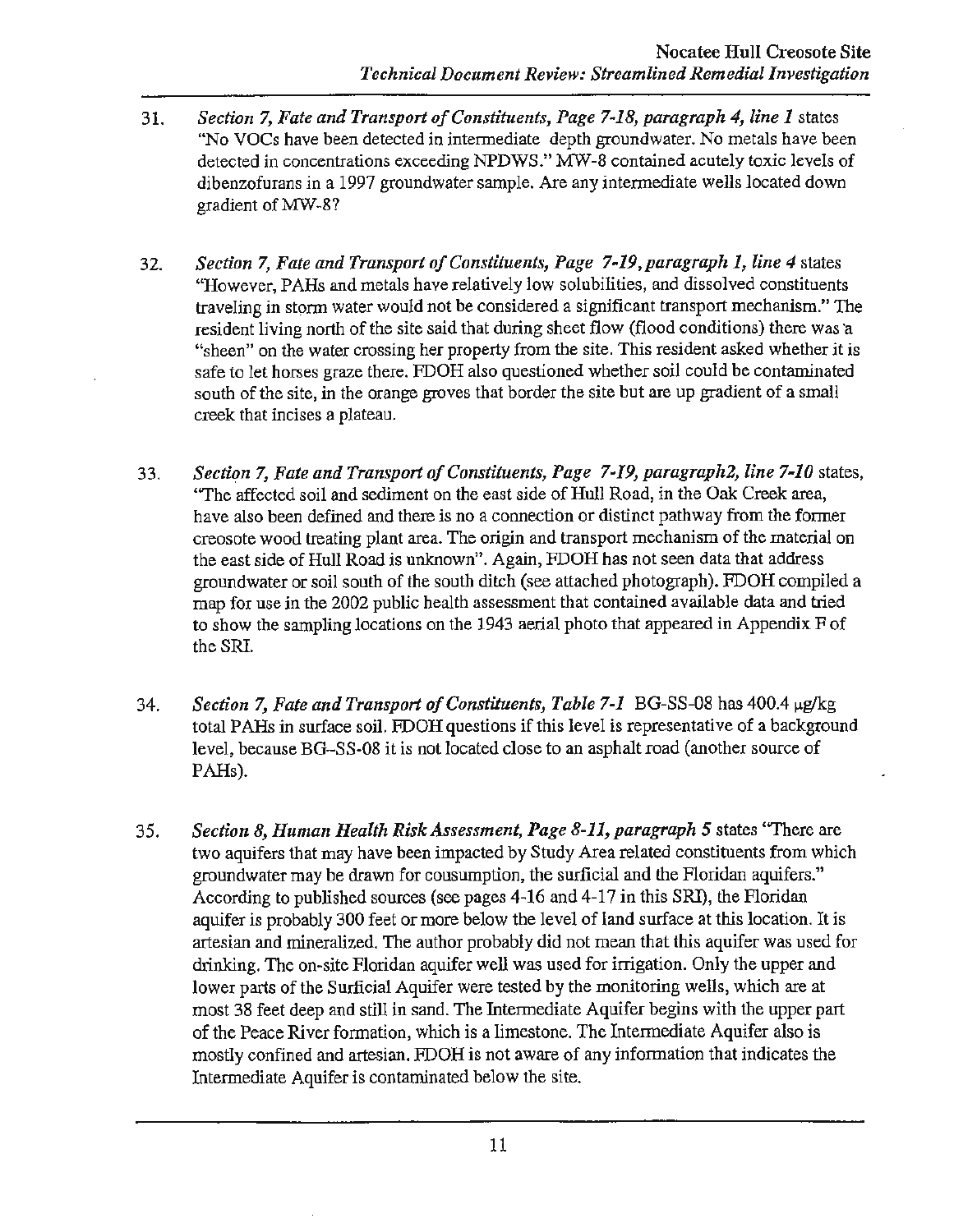- 36. *Section 8, Human Health Risk Assessment, Page 8-15, paragraph 3* states "In addition, all of the detected concentrations of arsenic in intermediate and shallow groundwater both west and east of Hull Road were less than the MCL for arsenic in drinking water. In an April 19, 2000, meeting between USEPA and CSXT, USEPA agreed that NPDWS could be used to evaluate groundwater. All of the above rational (sic) seem to indicate that the potential risks from arsenic in groundwater are overestimated and possibly nonexistent. Therefore, arsenic has been eliminated as a potential COC." FDOH believes that this discussion should be removed on the basis of a letter from Mr. Bill Denman, EPA Project Manager, dated October 26, 2001, stating that, ''The Maximum Contaminant Level (MCL) which is deemed acceptable at a Superfund site is determined by a comparison of the Federal and State promulgated drinking water standards. EPA enforces the more stringent of the twos standards as the MCL."
- 37. *Section 8, Human Health Risk Assessment, Page 8-20, paragraphS, line 3,* states "Because the extent of the groundwater plumes have not been fully delineated, the 95% Upper Confidence Level was determined for each groundwater data set." FDOH believes the extent of the groundwater plumes *had* been delineated.
- 38. *Section 8, Human Health Risk Assessment, Page 8-52, paragraph 4,* states "As discussed in previous sections of the SRI, the maximum areas of soil impacts are contained within an eight-foot high chain link fence. Public access to the majority of the Oak Creek soil grid area has effectively been eliminated by installation of the fence. Therefore, exposure pathways to the surface soil and subsurface soil within the grid area would technically be considered incomplete, and risks presented in this evaluation are most likely overestimated for current receptors." FDOH agrees with this statement, but it would like to review the data from the area of the south ditch (1943 aerial photo).
- 39. *Section 8, Human Health Risk Assessment, Page* 8-53, paragraph 1 states "Arsenic is (sic) surface soil contributed to a cumulative risk level which exceeded the USEPA acceptable risk range for both the adult and child residential receptor." PAHs, as well as arsenic, also may be associated with the southern ditch. Although CSXT and Gannett Fleming argued to the contrary in an April 10, 2002, conference call from the EPA Region N offices, FDOH believes there still may be some off-site soil which has not been characterized.
- 40. *Section 8, Human Health Risk Assessment, Page* 8-53, paragraph 3 states "However, the unacceptable cancer risks resulted from a single detection of primarily benzo(a)pyrene in both intermediate and shallow groundwater. The intermediate sample location (IMW-38) and the shallow sample location (SMW-27) are almost co-located. Concentrations of carcinogenic PAHs in this area may not be representative of concentrations in the general groundwater plumes." FDOH notes that a private well is located quite near this location; *thus, the PAR detects are important and relevant,* even if they are not representative, especially because the depths of private wells in this area are unknown.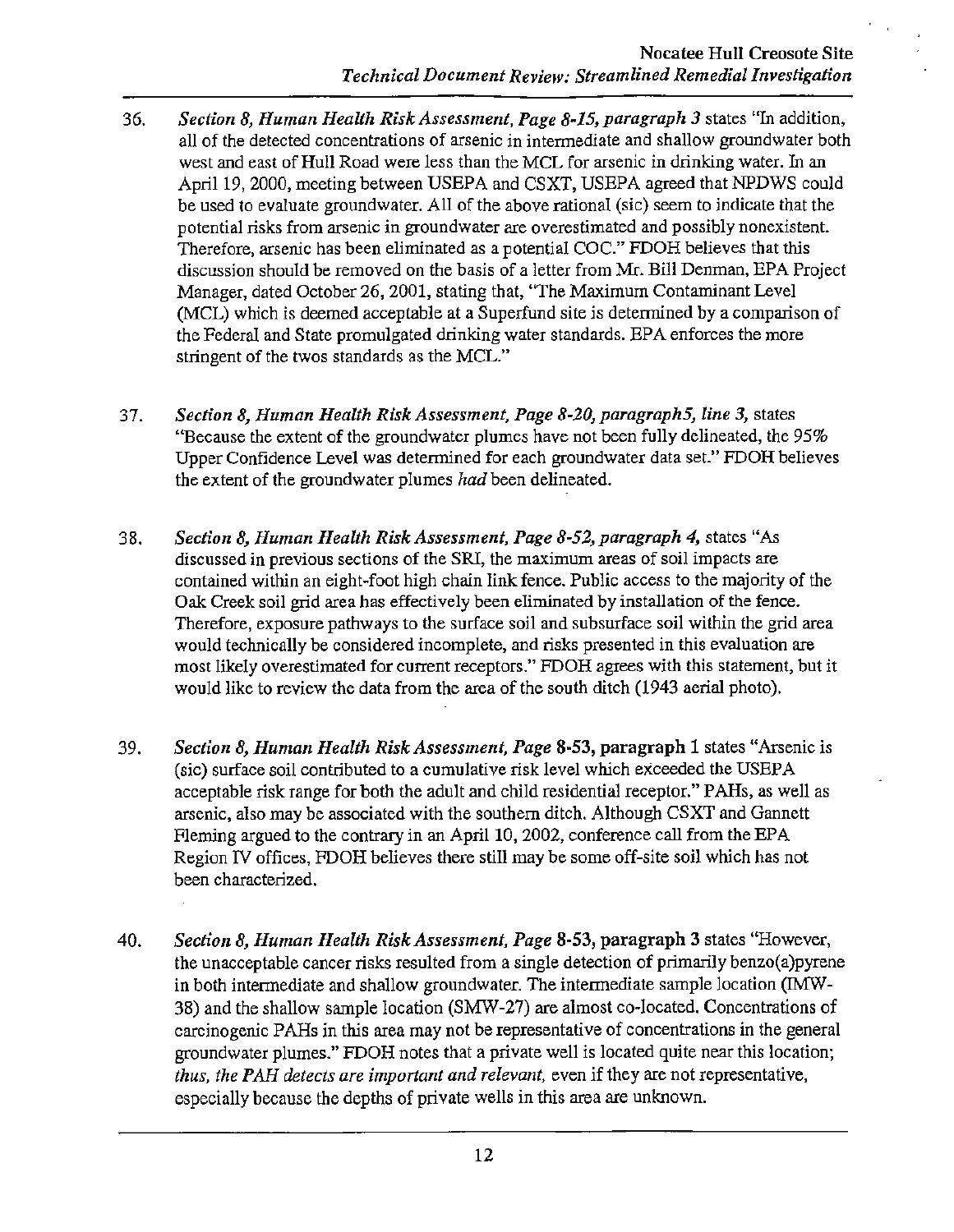- 41. *Section 8, Human Health Risk Assessment, Section 8.0 Tables* FDOH General Comment: when the writers address the individual PAHs, as done in Section 8.0 tables, all of the known levels of the carcinogenic PAHs do not count toward the total; therefore, the correct dose will be smaller, as will the calculation of increased cancer risk. This is done consistently. See the discussion in issue/concern #11.
- 42. *Section 8, Human Health Risk Assessment, Page 9-14, paragraph 2* states, "Major migration pathways for chemicals at this site have included runoff into surface drainage ways and transport in the downgradient direction, West of Hull Road, a currently nonfunctional concrete drain formerly connected the central part of the former creosote wood treating plant area *to* the borrow pit. This pipe currently contains sections that are crushed and clogged and does not represent a functioning conduit to the borrow pit." FDOH would like to know if the current description of the concrete pipe connecting the central part of the former creosote wood treating plant and the borrow pit matches the current description of the pipe from the central part of the former creosote wood-treating plant leading to the culvert under Hull Avenue. This pipe is shown on Figures 2-1, 2-1, 2-5, 3-1, 4-2, 4-5, 6-1, 6-2, 6-6, 6-7, 7-1, 7-3, 7-4, 7-5, 7-9, 7-10, 8-1, 9-2, 10-1, 10-4 and 10-5 but it is not discussed in terms of its past or current status.
- 43. *Section 8, Human Health Risk Assessment, Page 9-47, paragraph 1, line 2* states, "No organic constituents were present in the fonner creosote wood treating plant area in surface soil at concentrations above phytotoxic screening values". FDOH notes that, nonetheless, grass coverage was patchy in this area in August 2000, and in November 1999, but not on other areas of the site.
- 44. *Section 9, Ecological Risk Assessment, Figure 9-4* (attached) The "forested flood plain" east of Hull Avenue in this map is the same size, shape and location as the "cleared area" at the end of the ditch in the 1943 aerial photo.
- 45. *Section 10, Summary and Conclusions, Page* 10-2, *paragraph 3, line 6* states "no exceedence of USEPA MCLs has been detected". Florida Maximum Concentration Levels, which are enforceable drinking water standards, were exceeded (change in accordance with EPA Remedial Project Manager Bill Denman's letter of October 26, 2001.
- 46. *Section 10, Summary and Conclusions, Page 10-10, paragraph 5, line 4* states "Groundwater exposures for west of Hull Road were not separated into the former *next page*  creosote wood treating area and the borrow pit area. Therefore, the results for groundwater will only be presented in connection with the former creosote wood treating plant area." However, *Page 10-11, paragraph 3, line 8* addresses groundwater contamination on the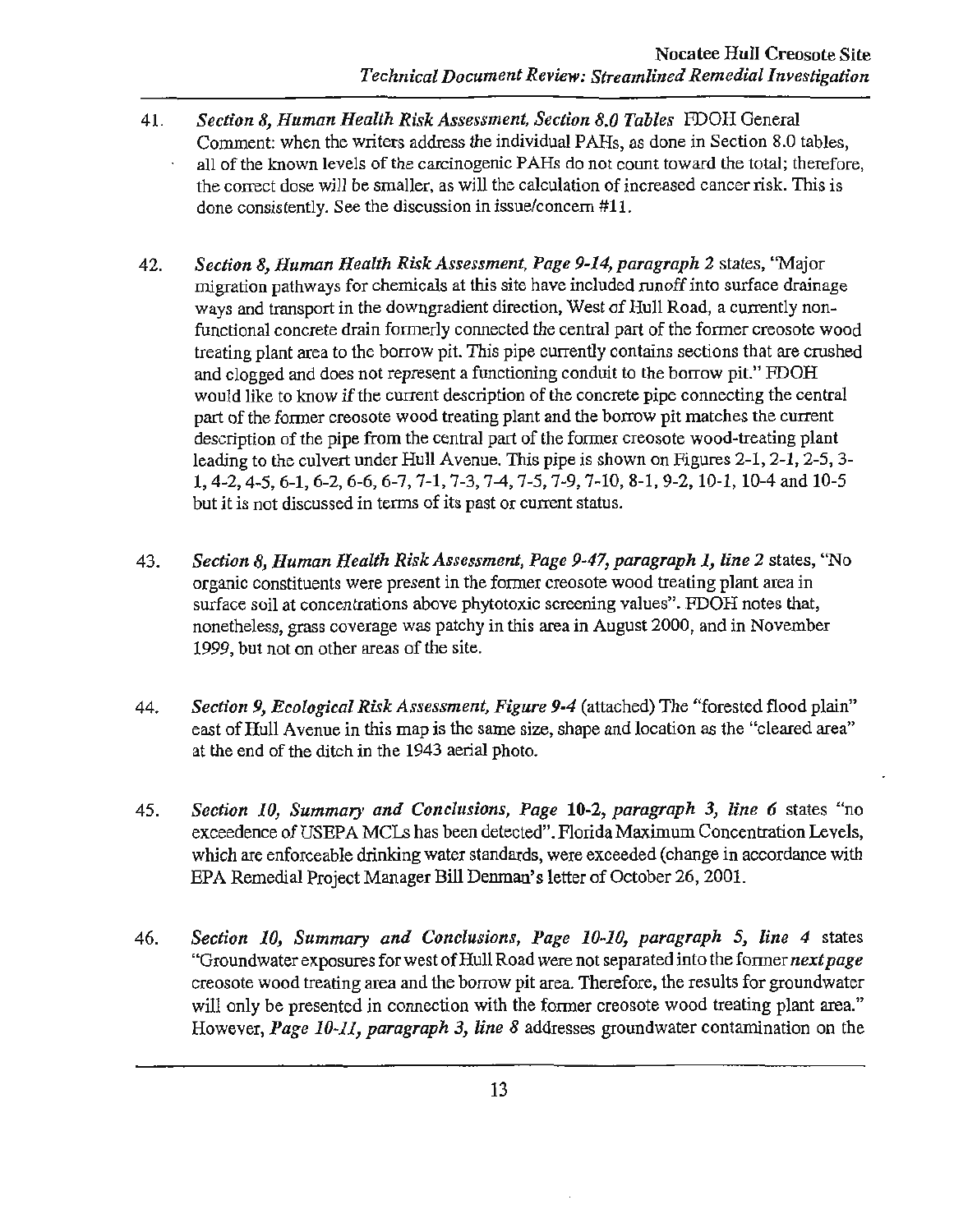western edge of the site states "For groundwater, PAHs were retained as final COCs for both intermediate and shallow groundwater." FDOH does not agree that only PARs are COCs because of the following:

- dibenzofurans were found in MW-8 in 1997 at 14  $\mu$ g/L,
- in 1985 1,000  $\mu$ g/l pentachlorophenol was found in MW-8,
- $\text{-}$  in 1987 arsenic was measured in MW-8 at 73.9  $\mu$ g/L, and
- $-6.570 \mu$ g/L naphthalene were measured in MW-8 in 1988.

Apparently, the contamination from the borrow pit is extensive.

- 47. *Section 10, Summary and Conclusions, Page 10-12, paragraph 4, line 4* This section refers to off-site contamination in the Oak Creek flood plain and ditch. The writers state "access to this area is currently limited by a chain link fence installed by CSXT as a control measure, thus, there is currently no complete exposure pathway. Therefore, there are no final COCs for this area." The issue of the pipe drain from the site and the culvert are not addressed here.
- 48. *Section 10, Summary and Conclusions, Page 10-13, paragraph 2* states ''No final COCs were retained for the subsurface soil." This section also refers to off-site contamination in the Oak Creek flood plain and ditch. FDOH is not comfortable with the stated conclusion, because it appears to likely that the area was used as a percolation pond in the past and may be the source of private well contamination in the area.

paragraph 3, line 4 states "The concentrations of CPAHs at these three wells seem indicative of an isolated area of impacted groundwater." FDOH would like to know if PAHs would be present in the groundwater if a monitoring well were to be installed near the terminus of the south ditch (identified on the 1943 aerial photo).

- 49. *Section 10, Summary and Conclusions, Page* 10-20 The same comment as 42 applies here as well. When PARs are addressed individually like this, all the known levels of the carcinogenic ones do not count toward the total; therefore, the dose will be smaller, as will Apparently, the calculation of increased cancer risk.
- 50. *Section 10, Summary and Conclusions, Page 10-22, paragraph 1* states ''These wells are MW-8 located west of the borrow pit, and SMW-27 located east of Oak Creek Road. Temporary monitoring wells were placed immediately downgradient of these two locations, and these wells did not exceed future adult resident Remedial Goal Options." Was EPA aware that these MWs would be temporary? If the plume migrates to the east or west in the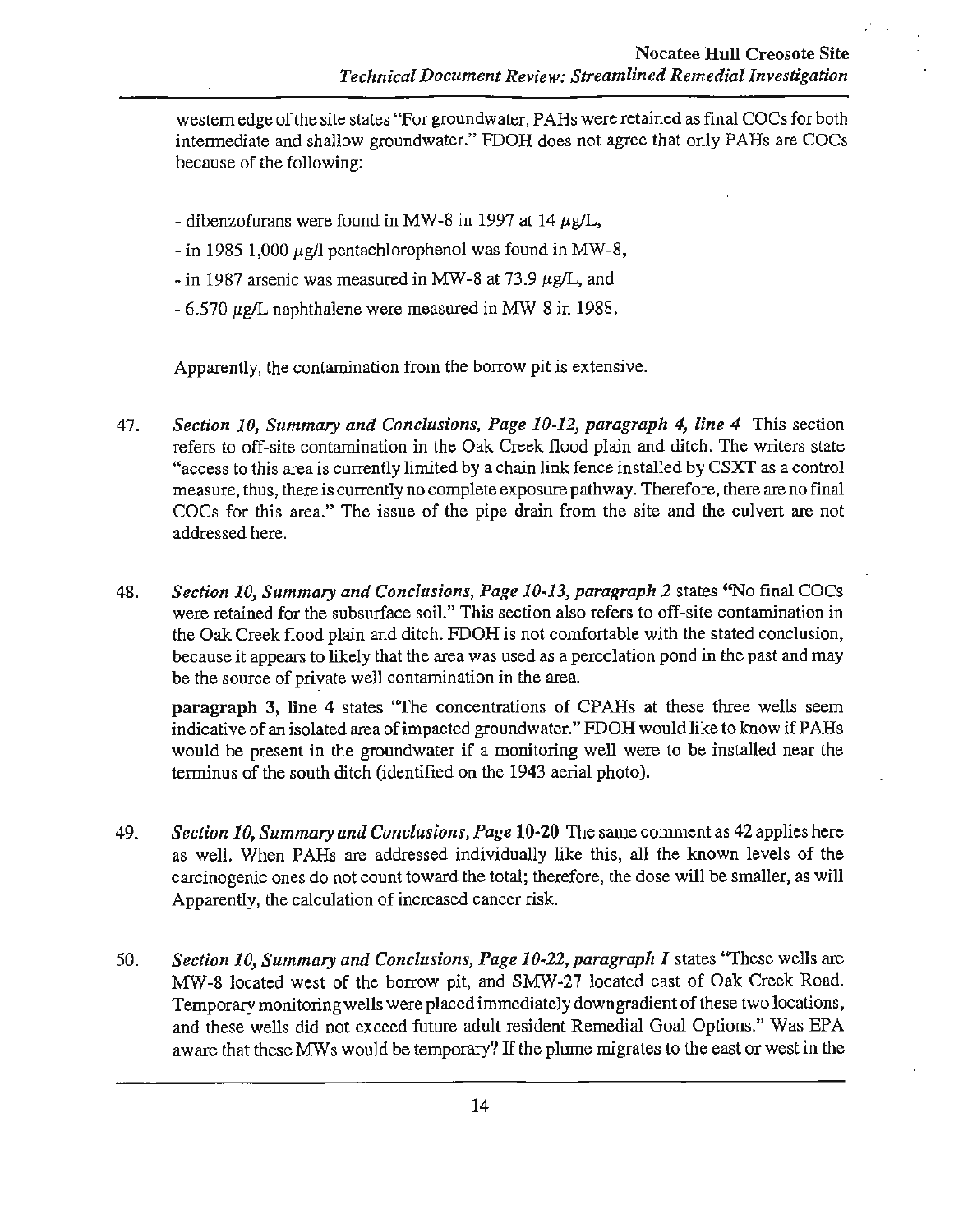future, how would the migration be detected? FDOH suggests that a new and permanent MW be installed both here and near the terminus of the south ditch (on the 1943 aerial photo).

# Child Health Initiative

Children can be uniquely vulnerable to the hazardous effects of environmental contaminants. When compared to adults-pound for pound of body weight-children drink more water, eat more food, and breathe more air. Children have a tendency to play closer to the ground and often put their fingers in their mouths. These facts lead to an increased exposure to contaminants in various environmental media (e.g., water, soil, air). Additionally, the fetus is highly sensitive to many chemicals, particularly with respect to potential impacts on childhood development. For these reasons, ATSDR believes that it is extremely important to consider the specific impacts that contaminants may have on children. As a result, ATSDR requires children's health issues to be specifically addressed in all of the documents addressing public health that are cooperatively produced by FDOH and ATSDR.

The Nocatee/Hull Creosote site is located in an area where children potentially could have been exposed to contaminants through the soil, water, sediment, and air pathways in the past. Currently the site is fenced and is posted with warning signs. Off-site areas of soil contamination have been fenced by the current site owner (attached).

FDOH conducted a detailed evaluation of the site data and reviewed all available historical documents as part of the Nocatee/Hull Creosote site public health assessment. Any substantive issues or concerns about human health, beyond those identified in the public health assessment or this technical document review, will be provided to EPA as FDOH becomes aware of them.

# **Conclusions**

FDOH classified the Nocatee Hull Creosote site as a "no apparent public health hazard" in its 2002 Nocatee/Hull public health assessment. The most frequent occurrences of contaminants and the highest levels of contamination are in on-site soil and groundwater. Because no one is living on the site, it is unlikely that anyone is currently exposed to on-site contaminants. Deed restrictions should prevent people from living on the site, both now and in the future. Deed restrictions also will prevent future use of on-site groundwater for drinking water, and prevent contact with contaminated soil before remedial activities are undertaken to clean up contamination on the site. FDOH is not aware of any current exposures to off-site contamination. This technical document review has not changed the FDOH public health classification of the site.

FDOH review comments on the Streamlined Remediation Investigation (Gannett Fleming, 2001) fell into eight broad categories, including the use of more stringent screening values. The EPA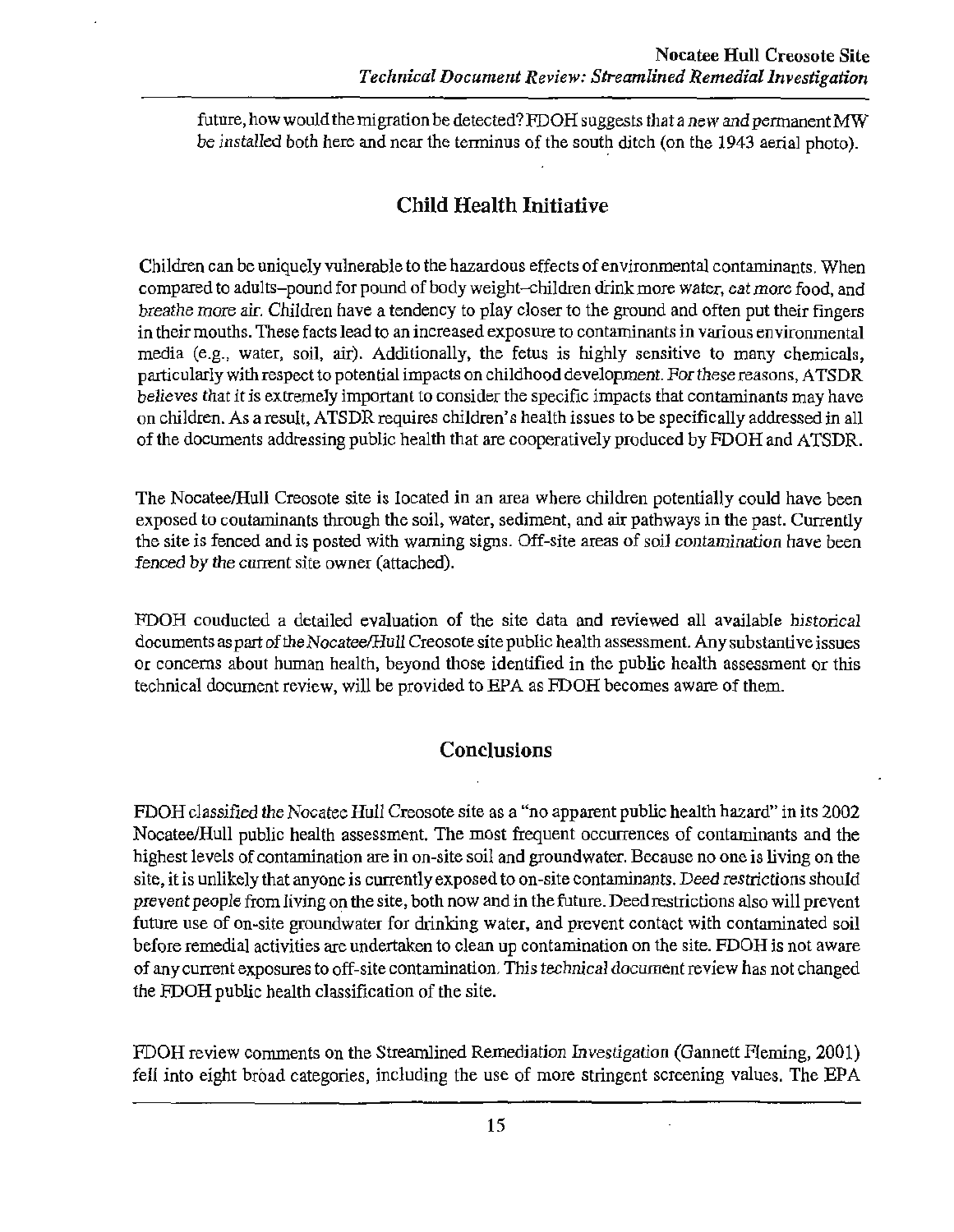project manager advocated the use of more stringent screening values in his letter of October 31, 2001 (attached). Issues or concerns numbered 1, 4, 5, 7, 8, 37, and 46 specifically address changes to the document that would result from the use of these more stringent screening values.

Many other concerns of FDOH address the accuracy of document information which characterize the location of off-site contamination. If the locations of chemicals from past operations are not identified, EPA and its partners cannot recommend the appropriate measures to help nearby residents avoid exposure. Issues and concerns numbered2, 3, 12, 13, 15, 18, 22, 25, 26, 27, 34, 39, 40,45, and 48 address the association of off-site contamination with site operations, and 20, 21, 23, 28, 29, 30, 31, 33 and 43 address the location of off-site contamination.

Only issue/concern number 43 addressed on-site contamination. Omissions were addressed in 8, 9,and 10, and accuracy was addressed in 35, 36, 38, 41, 44, 47, 48, and 49.

Concern number 14 addressed not choosing the area with the most contamination from a subset of on-site data to calculate exposure levels. Other exposure-related comments were addressed in issues/concerns numbered 24, 41, and 49.

A final issue/concern raised was the appropriate screening of carcinogenic P AHs, which was discussed in concerns numbered 16, 11, 19,42 and 50.

# **Recommendations**

This technical document review did not change the recommendations FDOH proposed in its 2002 Nocatee/Hull Creosote site public health assessment:

- 1. Prevent use of contaminated groundwater (on and off the site),
- 2. Prevent long-term contact with contaminated soil (on and off the site), and
- 3. Control dust generation during future clean-up actions (both on and off the site).

It has been several months since FDOH submitted a *draft* of its comments on the SRI technical document to EPA. Since then, EPA asked for FDOH's recommendations for long-term monitoring of off-site private wells. FDOH agreed to allow the monitoring schedule to be changed to a yearly basis, except for PW-04, which has not been sampled as frequently as the other wells in the past. FDOH also relayed information from an Oak Creek Estates resident to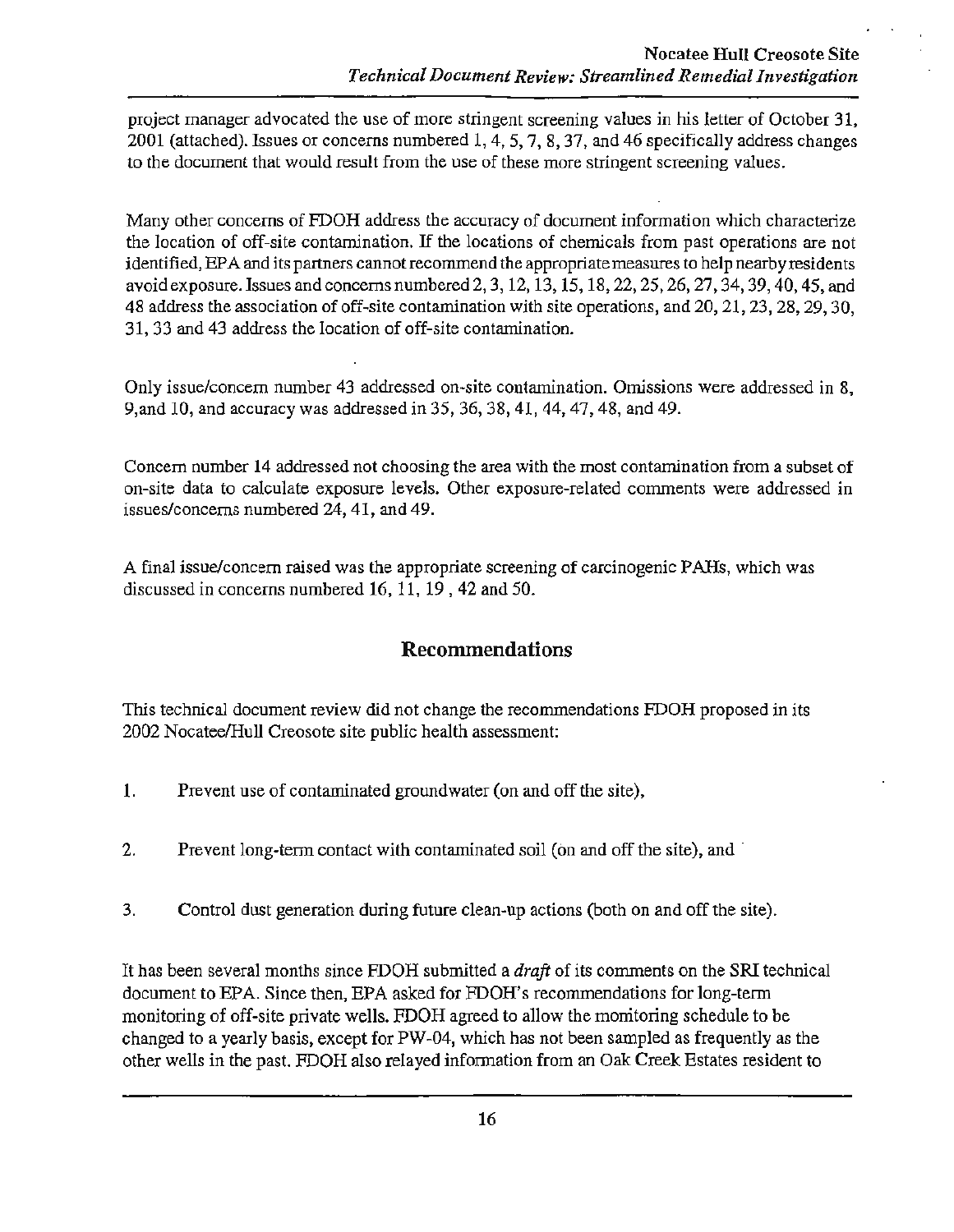EPA, CSXT, and Gannett Fleming. This resident reported seeing a sheen on water that was standing overnight in the toilet of his residence and wondered if the sheen could be site related. Gannett Fleming agreed to contact the resident to get additional information to verify whether or not that well had been sampled in the past. CSXT has agreed to sample this well within the time frame suggested by the resident, one year, if no recent information on the well is available.

# **Public Health Action Plan**

This section describes ATSDR and/or FDOH planned activities at this site. The purpose of a Public Health Action Plan is to reduce any existing exposure to health hazards and to prevent any exposures from occuning in the future. ATSDR and/or FDOH will do the following:

- **1.** FDOH, Bureau of Environmental Epidemiology staff will inform and educate nearby residents about the public health risks associated with this site and discuss the health concerns, if any, of the residents.
- 2. FDOH, Bureau of Environmental Epidemiology staff will recommend that FDEP and [Florida's] Southwest Water Management District add this site to their list of delineated areas.
- 3. FPOH, Bureau of Environmental Epidemiology staff will continue to work with EPA and FDEP to assure that the site is monitored or cleaned up to protect public health.

The conclusions and recommendations in *this* report are based on a review of available information. When additional information becomes available, FDOH, Bureau of Environmental Epidemiology staff will evaluate it to determine what additional recommendations are needed, if any.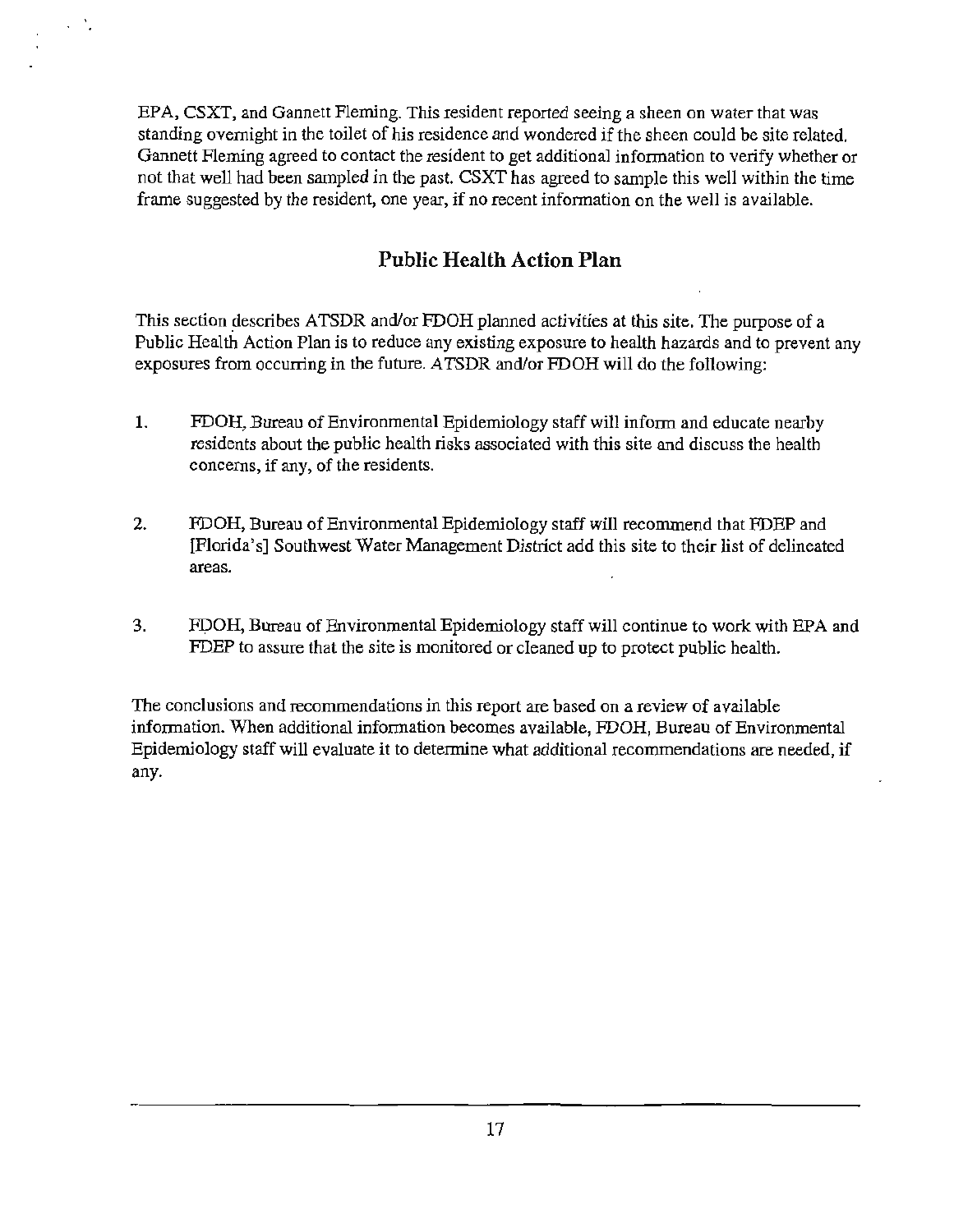# r **References**

Black & Veatch Special Projects, Corp., 1998. Final Expanded Site Inspection Report, Nocatee/Hull Creosote Site, prepared for the FDEP, June 3, 1998.

 $\sim$   $\sim$ 

- Bureau of the Census. 1992. 1990 Census population: Vol 1. Characteristics of the population. Washington: U.S. Department of Commerce.
- Department of Environmental Protection. 1999. Drinking Water Standards, Monitoring, and Reporting. Chapter 62-550.
- Environmental Science and Engineering. 1984. Environmental Assessment, Nocatee/Hull Site, prepared for Seaboard, June 29, 1984.
- Gannett Fleming. October 2001. Draft Streamlined Remedial Investigation- Nocatee/Hull Former Creosote Wood Treating Plant Site, Hull (Nocatee), Florida.
- Gannett Fleming, Inc. 1999. Potable Well Survey (one-mile radius), prepared for CSX Transportation, June 29, 1999.
- U.S. Environmental Protection Agency Web site. Available at: http://www.epa.gov/region4/waste/ots/healtbul.htm#hhexp. Accessed 5/2/02.
- U.S. Environmental Protection Agency. Aerial Photos, National Exposure Research Laboratory, Environmental Photographic Interpretation Center (EPIC), 1988.
- U.S. Environmental Protection Agency, 2001. Letter from Remedial Project Manager Bill Denman to Ron Leins of Gannett Fleming, consultant for CSXT. October 26, 2001
- U.S. Environmental Protection Agency, 1993. Provisional Guidance for Qualitative Risk Assessment of Polycyclic Aromatic Hydrocarbons, EPA/600/R93/089, July 1993.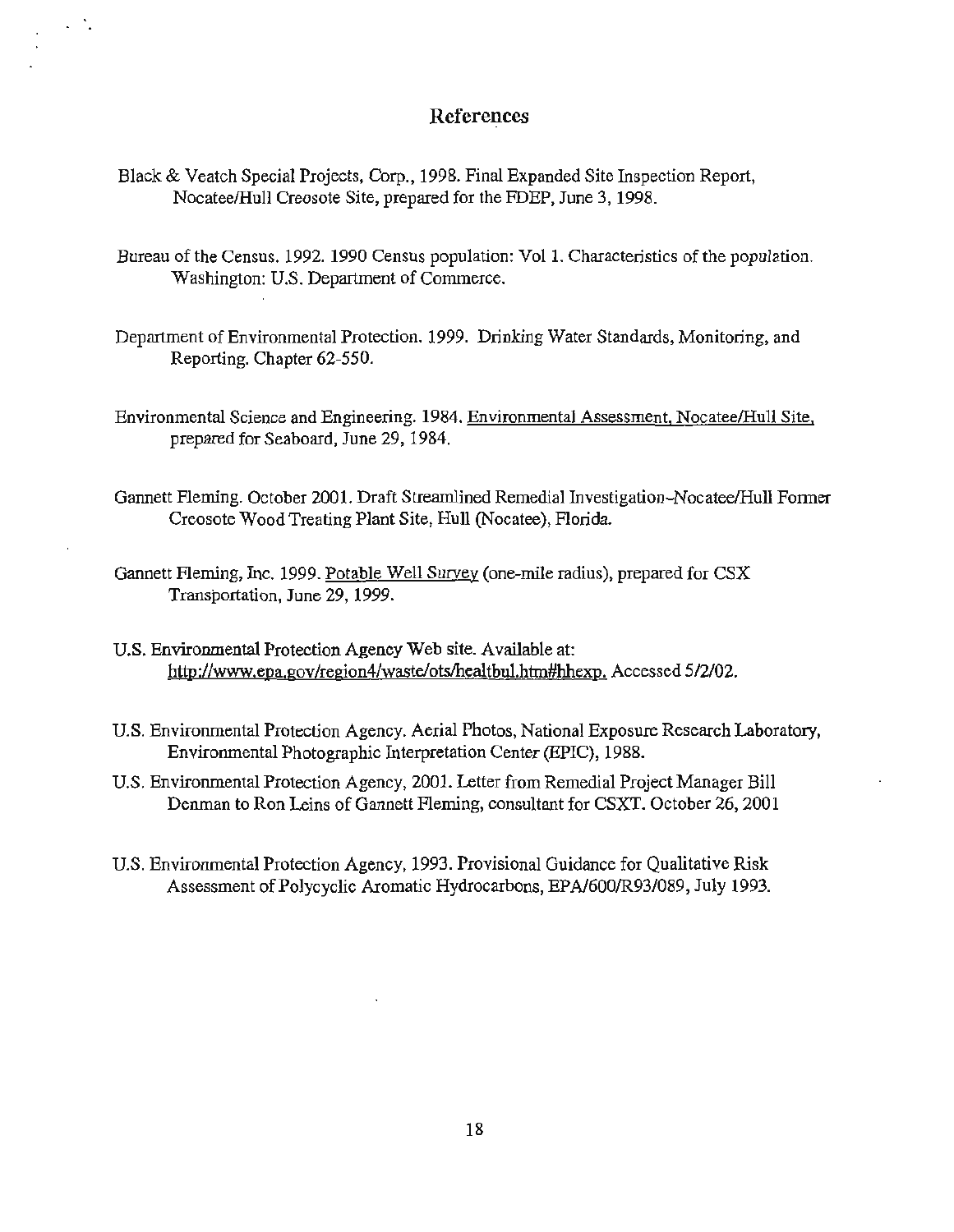## Preparers of the Report

 $\sim$   $\sim$ 

#### Florida Department of Health Authors

Connie Garrett, P.O. Bureau of Environmental Epidemiology Division of Environmental Health (850) 245-4299

#### Florida FDOH Designated Reviewer

Randy Merchant Program Manager Bureau of Environmental Epidemiology Division of Environmental Health

ATSDR Designated Reviewer Debra Gable Technical Project Officer Division of Health Assessment and Consultation Agency for Toxic Substances and Disease Registry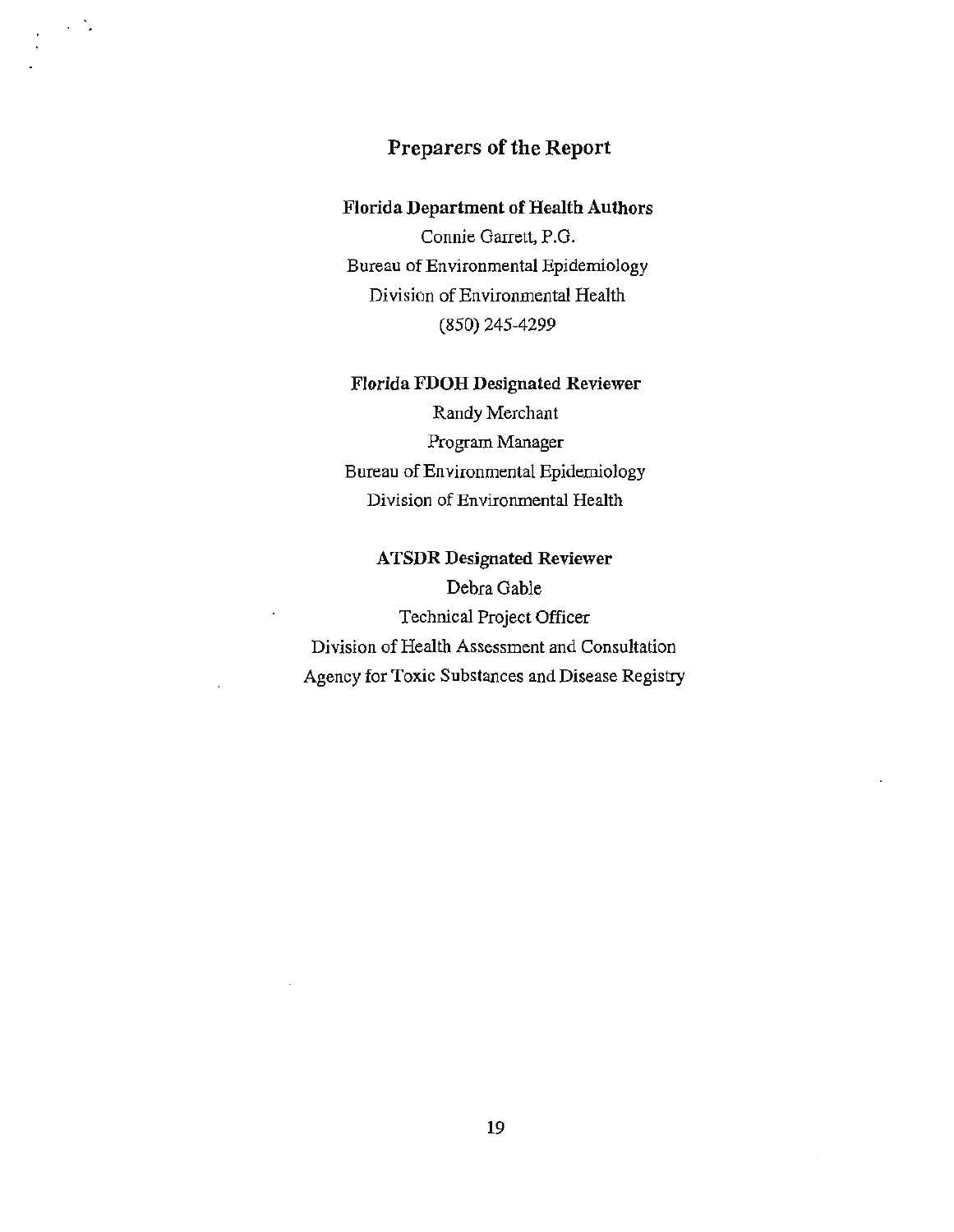# Glossary

 $\cdot$ 

l,

 $\overline{a}$ 

l,

 $\overline{\phantom{a}}$ 

| <b>Agency for Toxic</b><br>Substances and<br><b>Disease Registry</b><br>(ATSDR) | The principal federal public health agency involved with<br>hazardous waste issues, responsible for preventing or reducing<br>the harmful effects of exposure to hazardous substances on<br>human health and quality of life. ATSDR is part of the U.S.<br>Department of Health and Human Services. |
|---------------------------------------------------------------------------------|-----------------------------------------------------------------------------------------------------------------------------------------------------------------------------------------------------------------------------------------------------------------------------------------------------|
| Aquifer                                                                         | An underground formation composed of materials such as<br>sand, soil, or gravel that can store and/or supply groundwater<br>to wells and springs.                                                                                                                                                   |
| Carcinogen                                                                      | Any substance that can cause or contribute to the production of<br>cancer.                                                                                                                                                                                                                          |
| Chronic                                                                         | A long period of time. A chronic exposure is one which lasts<br>for a year or longer.                                                                                                                                                                                                               |
| Contaminant                                                                     | Any chemical that exists in the environment or living<br>organisms that is not normally found there.                                                                                                                                                                                                |
| <b>Dose</b>                                                                     | A dose is the amount of a substance that gets into the body<br>through ingestion, skin absorption, or inhalation. It is<br>calculated per kilogram of body weight per day.                                                                                                                          |
| <b>Exposure</b>                                                                 | Contact with a chemical by swallowing, by breathing, or by<br>direct contact (such as through the skin or eyes). Exposure may<br>be short-term (acute) or long-term (chronic).                                                                                                                      |
| Gronndwater                                                                     | Water found underground that fills pores between materials<br>such as sand, soil, or gravel. In aquifers, groundwater often<br>occurs in quantities where it can be used for drinking water,<br>irrigation, and other purposes.                                                                     |

 $\overline{\phantom{a}}$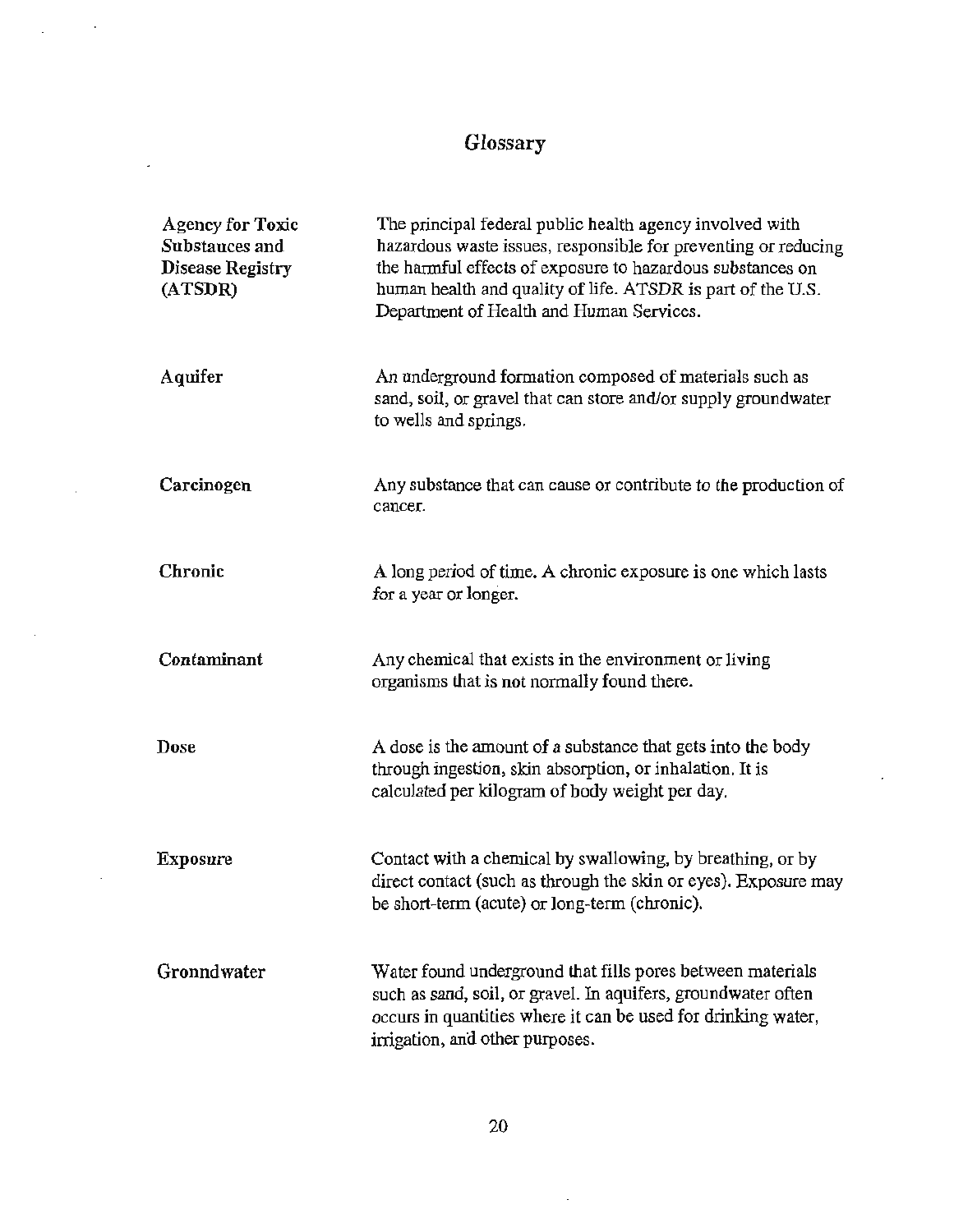| Hazardous substance                                            | Any material that poses a threat to public health and/or the<br>environment. Typical hazardous substances are materials that<br>are toxic, corrosive, ignitable, explosive, or chemically<br>reactive.                              |
|----------------------------------------------------------------|-------------------------------------------------------------------------------------------------------------------------------------------------------------------------------------------------------------------------------------|
| Indeterminate public<br>health hazard                          | Sites for which no conclusions about public health hazard can<br>be made because data are lacking.                                                                                                                                  |
| Inorganic                                                      | Compounds composed of mineral materials, including<br>elemental salts and metals, such as iron, aluminum, mercury,<br>and zinc.                                                                                                     |
| Media                                                          | Soil, water, air, plants, animals, or any other part of the<br>environment that can contain contaminants.                                                                                                                           |
| Monitoring wells                                               | Special wells drilled at locations on or off a hazardous waste<br>site so water can be sampled at selected depths and studied to<br>determine the movement of groundwater and the amount,<br>distribution, and type of contaminant. |
| Organic                                                        | Compounds composed of carbon, including materials such as<br>solvents, oils, and pesticides which are not easily dissolved in<br>water.                                                                                             |
| Remedial<br>investigation                                      | A study designed to collect the data necessary to determine the<br>nature and extent of contamination at a site.                                                                                                                    |
| Route of exposure                                              | The way in which a person my contact a chemical substance<br>that includes ingestion, skin contact and breathing.                                                                                                                   |
| <b>U.S. Environmental</b><br><b>Protection Agency</b><br>(EPA) | Established in 1970 to bring together parts of various<br>government agencies involved with the control of pollution.                                                                                                               |
| Volatile organic<br>compound (VOC)                             | An organic (carbon-containing) compound that evaporates<br>(volatilizes) easily at room temperature. A significant number<br>of the VOCs are commonly used as solvents.                                                             |

 $\overline{\phantom{a}}$ 

 $\ddot{\phantom{a}}$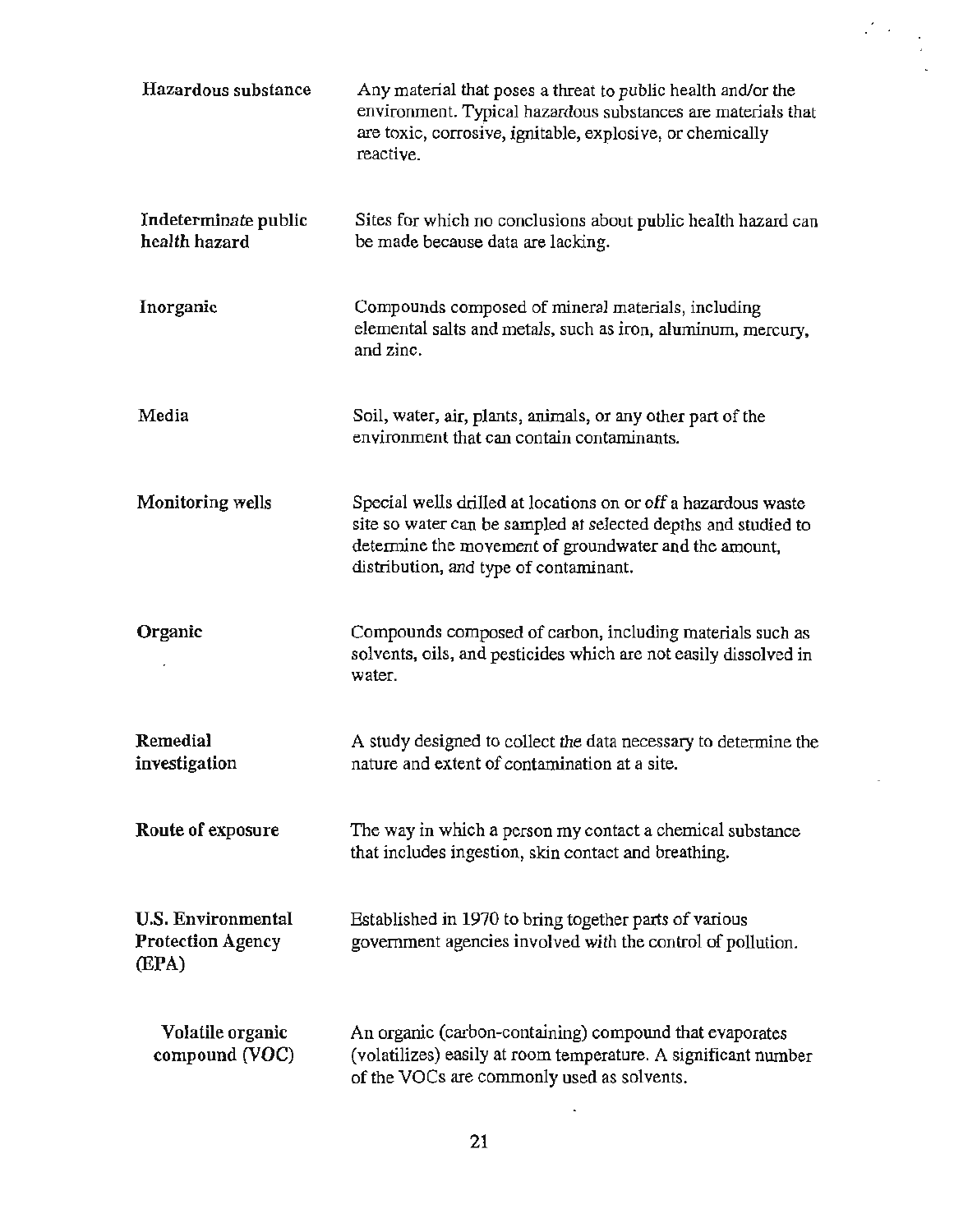#### **古 Gannett Fleming**

FIGURE 2-7



SHALLOW MONITORING WELL ŵэ .<br>Private potable talu, SOIL BORDIG LOCATION A small. FENCE UND RESOENCE П

CSXT PROPERTY LINE

sol (8VS-#) & SECHENT (8VD-#) SAUPLES<br>COLLECTED BY BLACK & YEATCH, INC., NOVEKBER. 1997

ese-Pr-6 ese private potable well designation<br>Més-Pr-4 wes private potable well designation<br>GT-Pr-03 of private potable well designation

|                 |                 | PRIVATE POTABLE WILL CORRESPONDENCE |
|-----------------|-----------------|-------------------------------------|
| <b>ISE NAME</b> | WES HAVE        | OF HAME                             |
| 1-49-121        | WES-PW-1        | ローPw-03 (Threadland)                |
| <b>ESE-PW-2</b> | <b>WES-PW-2</b> | $CD = PM - 0.3$                     |
| $ESF-PF-3$      | $MCS-PM-3$      | $C - P - 03$                        |
| ESE-Pw-4        | <b>WLS-PN-3</b> | CF-PW-02 (Wison)                    |
| ISE-PW-5        | WCS-PH-3        | $C$ F-P $H$ -D2                     |
| ESE-PW-B        | <b>WES-PW-B</b> |                                     |
| $-1$            | ---             | CF-PW-DI (Thompson)                 |
| ---             | ---             | CF-PW-04 (Payna)                    |
|                 |                 | G-PW-D3 (Ruming)                    |

HOTE: CIRTAIN POTABLE WILLS SERVICE<br>WULTPLE FESORINCES



HISTORICAL SAMPLING LOCATIONS OAK CREEK AREA NOCATEE/HULL FORMER CREOSOTE



 $\ldots$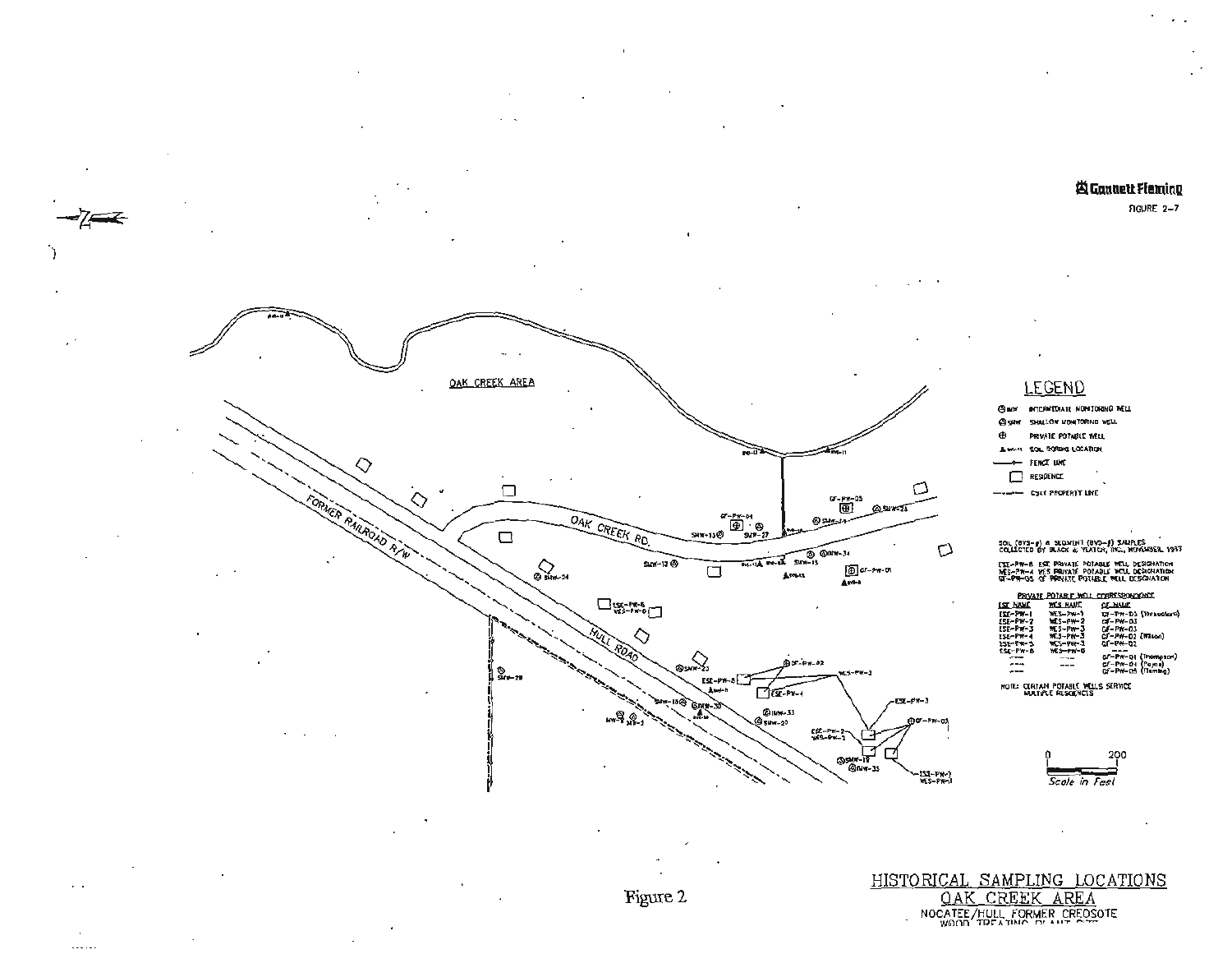**APPENDICES** 

 $\cdot$ 

 $\sim$   $\sim$ 

 $\sim 25$ 

 $\ddot{\cdot}$ 

 $\sim$   $\sim$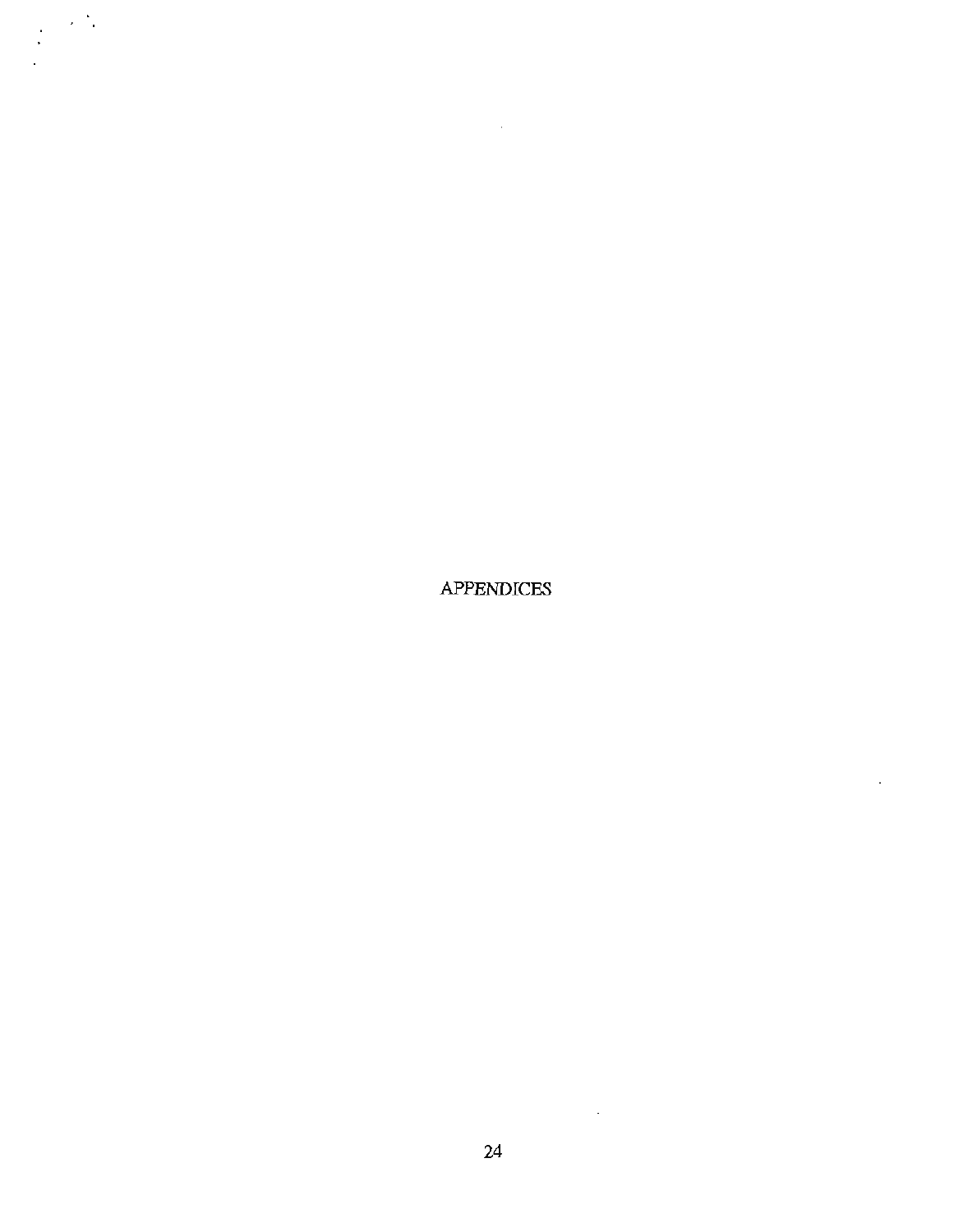#### ATTACHMENT A:

 $\sim 10^4$  .

J.

Memorandum from the Florida Department of Environmental Protection that details the discovery of creosote on both sides of the culvert underneath Hull A venue, and Map from Black and Veatch 1998 showing location of the culvert under Hull Avenue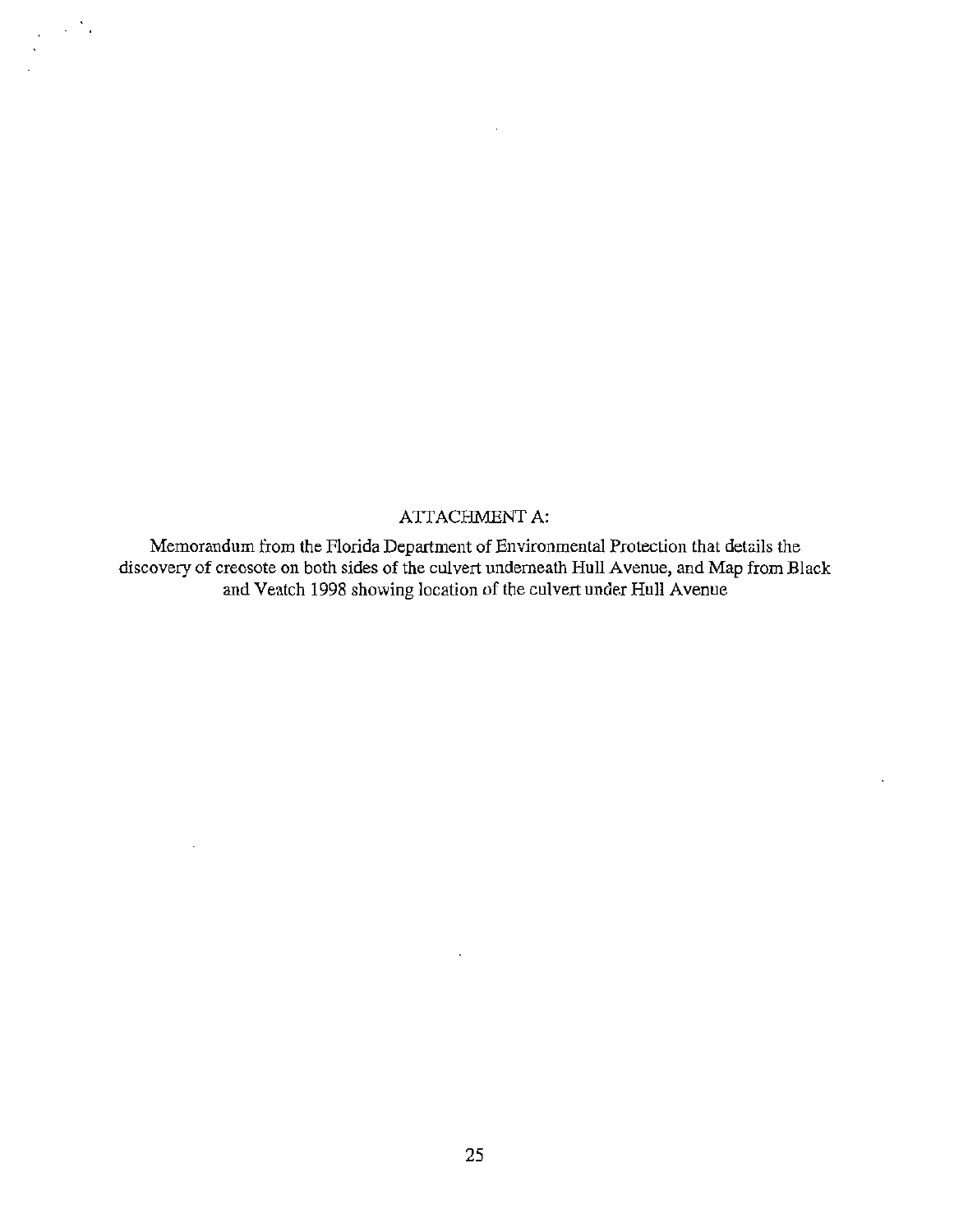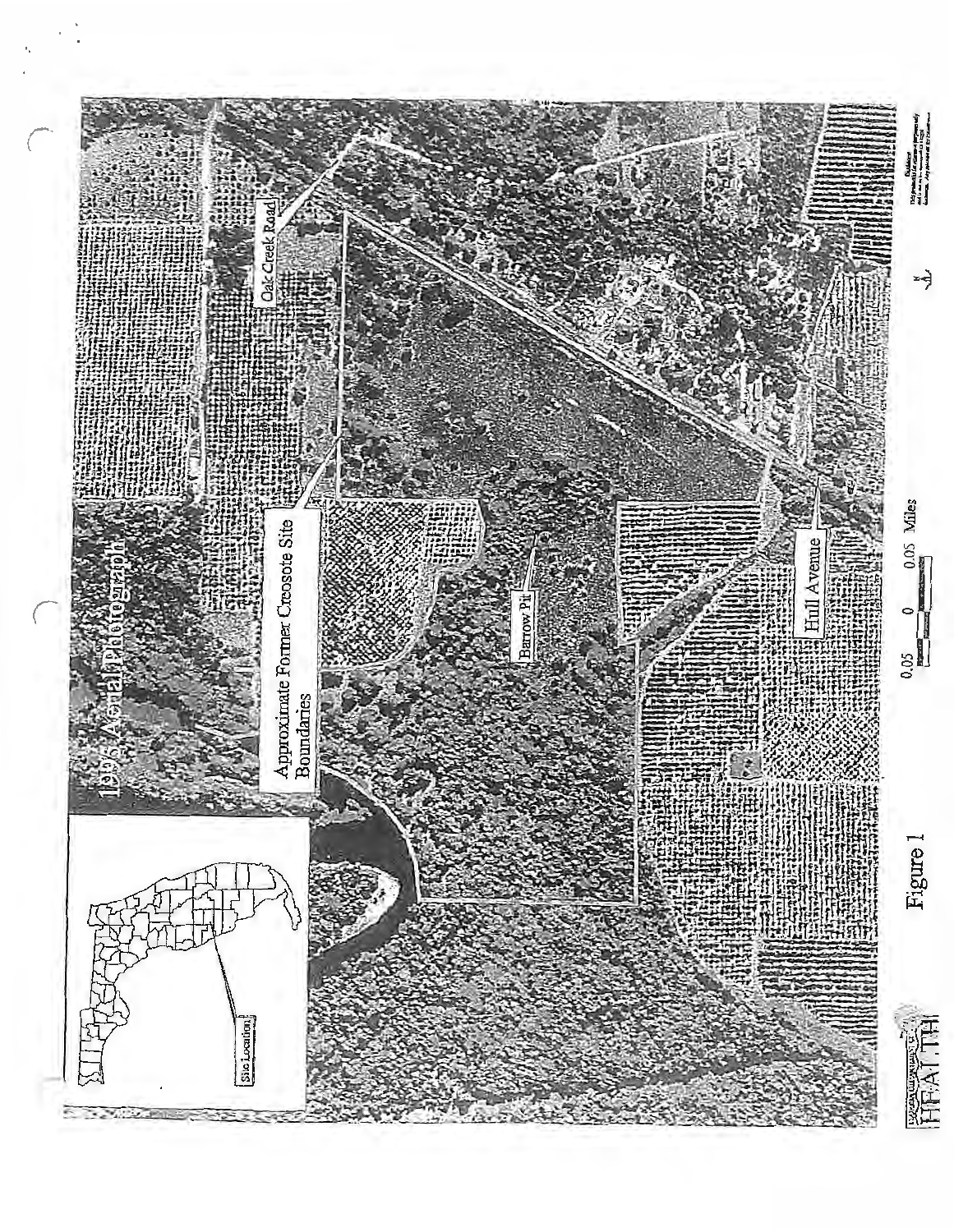|                                                                                                                                                                                                                                                                                                                                                                                                                                                                                                    | DEPT, OF ENVIRONMENTAL PROTECTION<br>SOUTH DISTRICT, P. O. Box 2549, FT. MYERS, FL 33902-2549<br><b>SUNCOM NO.: 748-6975</b> |                                   |                        | TELEPHONE NO.: (941) 332-6975 FAX NO.: (941) 332-6969<br><b>FAX SUNCOM NO: 748-6969</b> |  |
|----------------------------------------------------------------------------------------------------------------------------------------------------------------------------------------------------------------------------------------------------------------------------------------------------------------------------------------------------------------------------------------------------------------------------------------------------------------------------------------------------|------------------------------------------------------------------------------------------------------------------------------|-----------------------------------|------------------------|-----------------------------------------------------------------------------------------|--|
| TO:                                                                                                                                                                                                                                                                                                                                                                                                                                                                                                |                                                                                                                              |                                   | FAX TRANSMITTAL LETTER |                                                                                         |  |
| NAME: Jim McCarthy                                                                                                                                                                                                                                                                                                                                                                                                                                                                                 |                                                                                                                              |                                   |                        | DATE $3/2/98$                                                                           |  |
| AGENCY: DEP                                                                                                                                                                                                                                                                                                                                                                                                                                                                                        |                                                                                                                              |                                   |                        |                                                                                         |  |
|                                                                                                                                                                                                                                                                                                                                                                                                                                                                                                    |                                                                                                                              |                                   |                        |                                                                                         |  |
|                                                                                                                                                                                                                                                                                                                                                                                                                                                                                                    | NUMBER OF PAGES INCLUDING COVER SHEET: $2$                                                                                   |                                   |                        |                                                                                         |  |
| FROM:<br>NAME: $Lisa$ , $Schall$                                                                                                                                                                                                                                                                                                                                                                                                                                                                   | IF ANY PAGES RE NOT CLEARLY RECEIVED, PLEASE CALL IMMEDIATELY!                                                               |                                   |                        |                                                                                         |  |
| COMMENTS:                                                                                                                                                                                                                                                                                                                                                                                                                                                                                          |                                                                                                                              |                                   |                        |                                                                                         |  |
|                                                                                                                                                                                                                                                                                                                                                                                                                                                                                                    |                                                                                                                              | the company of the company of the |                        |                                                                                         |  |
|                                                                                                                                                                                                                                                                                                                                                                                                                                                                                                    |                                                                                                                              |                                   |                        |                                                                                         |  |
|                                                                                                                                                                                                                                                                                                                                                                                                                                                                                                    |                                                                                                                              |                                   |                        |                                                                                         |  |
|                                                                                                                                                                                                                                                                                                                                                                                                                                                                                                    |                                                                                                                              |                                   |                        |                                                                                         |  |
|                                                                                                                                                                                                                                                                                                                                                                                                                                                                                                    |                                                                                                                              |                                   |                        |                                                                                         |  |
|                                                                                                                                                                                                                                                                                                                                                                                                                                                                                                    |                                                                                                                              |                                   |                        |                                                                                         |  |
|                                                                                                                                                                                                                                                                                                                                                                                                                                                                                                    |                                                                                                                              |                                   |                        |                                                                                         |  |
|                                                                                                                                                                                                                                                                                                                                                                                                                                                                                                    |                                                                                                                              |                                   |                        |                                                                                         |  |
| $\mathcal{L}(\mathcal{L}(\mathcal{L}(\mathcal{L}(\mathcal{L}(\mathcal{L}(\mathcal{L}(\mathcal{L}(\mathcal{L}(\mathcal{L}(\mathcal{L}(\mathcal{L}(\mathcal{L}(\mathcal{L}(\mathcal{L}(\mathcal{L}(\mathcal{L}(\mathcal{L}(\mathcal{L}(\mathcal{L}(\mathcal{L}(\mathcal{L}(\mathcal{L}(\mathcal{L}(\mathcal{L}(\mathcal{L}(\mathcal{L}(\mathcal{L}(\mathcal{L}(\mathcal{L}(\mathcal{L}(\mathcal{L}(\mathcal{L}(\mathcal{L}(\mathcal{L}(\mathcal{L}(\mathcal{$<br>the contract of the contract of the |                                                                                                                              |                                   |                        |                                                                                         |  |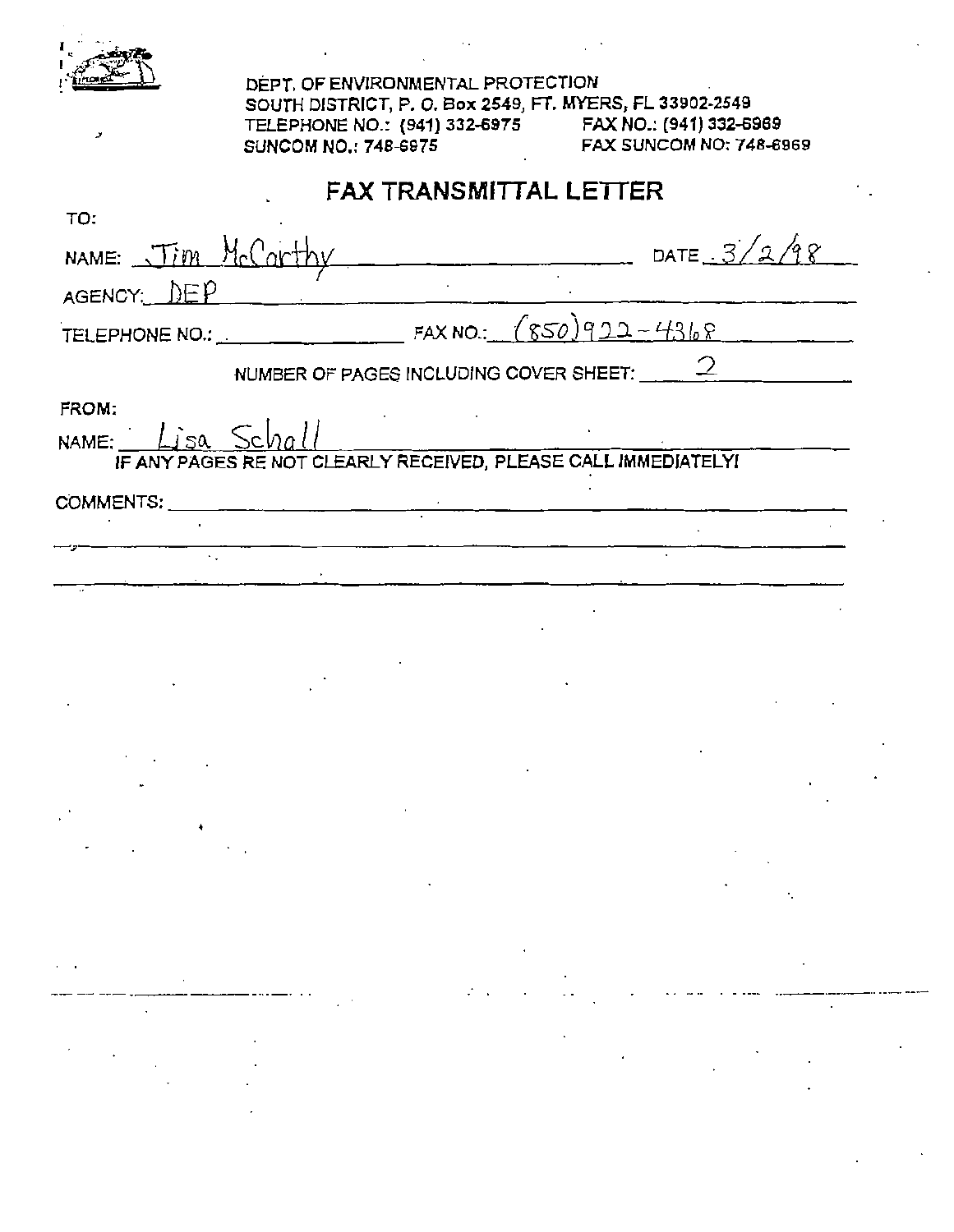| 地下的             |                      |
|-----------------|----------------------|
|                 | 2/26/98 11:40:53 AM  |
| ate.<br>Pow:    | Lisa Schall FTM      |
| ubject:         | Nocatee/Hull Site    |
| $\mathcal{D}$ : | Jim McCarthy<br>TAL  |
| 2:              | Jeffrey Gould<br>FTM |

i. Jim,

1anks for keeping us updated on the Nocatee/Hull site. We were surprised to hand for text may not take responsibility for the creosote along Oak Creek Rd. ~sterday (2/25), Jeff and I installed a couple soil borings next to Hull Rd., ~tween MW- 6R (former waste pit) and the Oak Creek Rd. culvert. I will fax a te map showing the boring locations.

ring 1 was installed in a low area on the west side of Hull Rd., adjacent to small culvert that went under Hull Rd. and into an easterly drainage area. is boring was located about 22 ft. north of the Thedford's mailbox (7286 SW 11). We noted a slight creosote odor at 2.5 ft. The odor was much stronger 4ft., and a notable silvery sheen was observed . The boring was terminated 4.5 ft . , where the creosote odor and silver sheen was *quite* strong.

:ing 2 was installed on the east side of the Hull Rd. culvert, about 25 ft.<br>the east of the road, in a vegetated drainage area. Here we noted a betantial creosote odor and sheen in the first 6 inches. The strong odor and en continued to a depth of 1 ft. From 1 ft. to 4.5 ft. the odor was slight, la sheen was not observed. This boring was also terminated at 4.5 ft. (The .er table was encountered at approximately 1 ft. in both borings.)

appears that creosote is somehow migrating from the CSX site towards the t. I did speak with a local property owner, Calvin Boggess, a couple weeks k. Jeff and I thought he had worked at the wood treating facility rs ago, but it turns out that a friend of his, Mr. Yeats (now deceased), had ed there. Mr. Yeats told Calvin that there was a housing settlement for ility workers to the east of Hull Rd., back when the facility was in ration. Calvin thought it unlikely that waste would have been buried in ; particular area, since many workers and their families were living there. :ourse, it would be nice to have historic aerials to confirm this.

tow, I just wanted to pass this information along to you. Perhaps it could ·'f some use.

. - ··-· ---- - --------- - ---··-------·--· ·--·-

Schall

. . .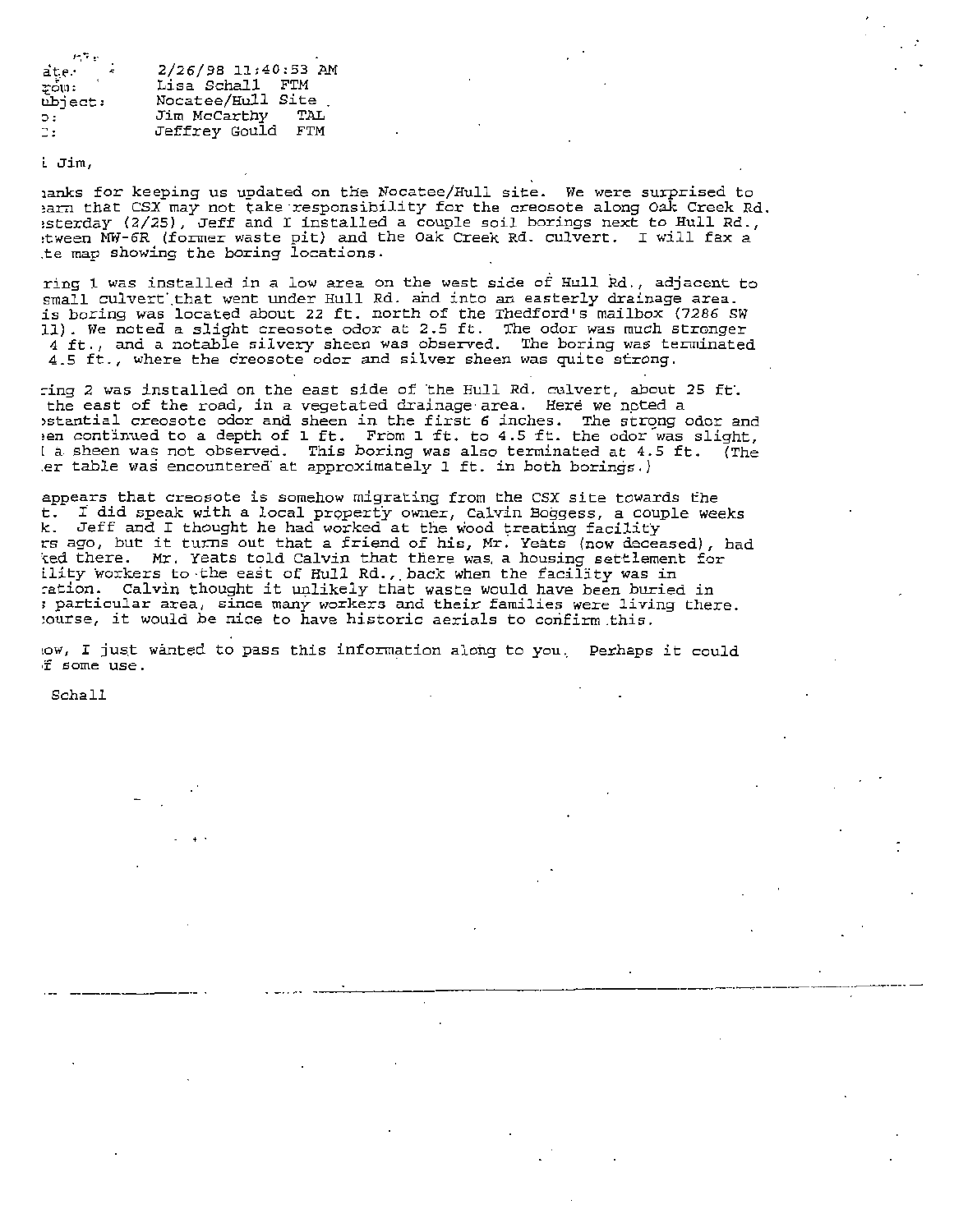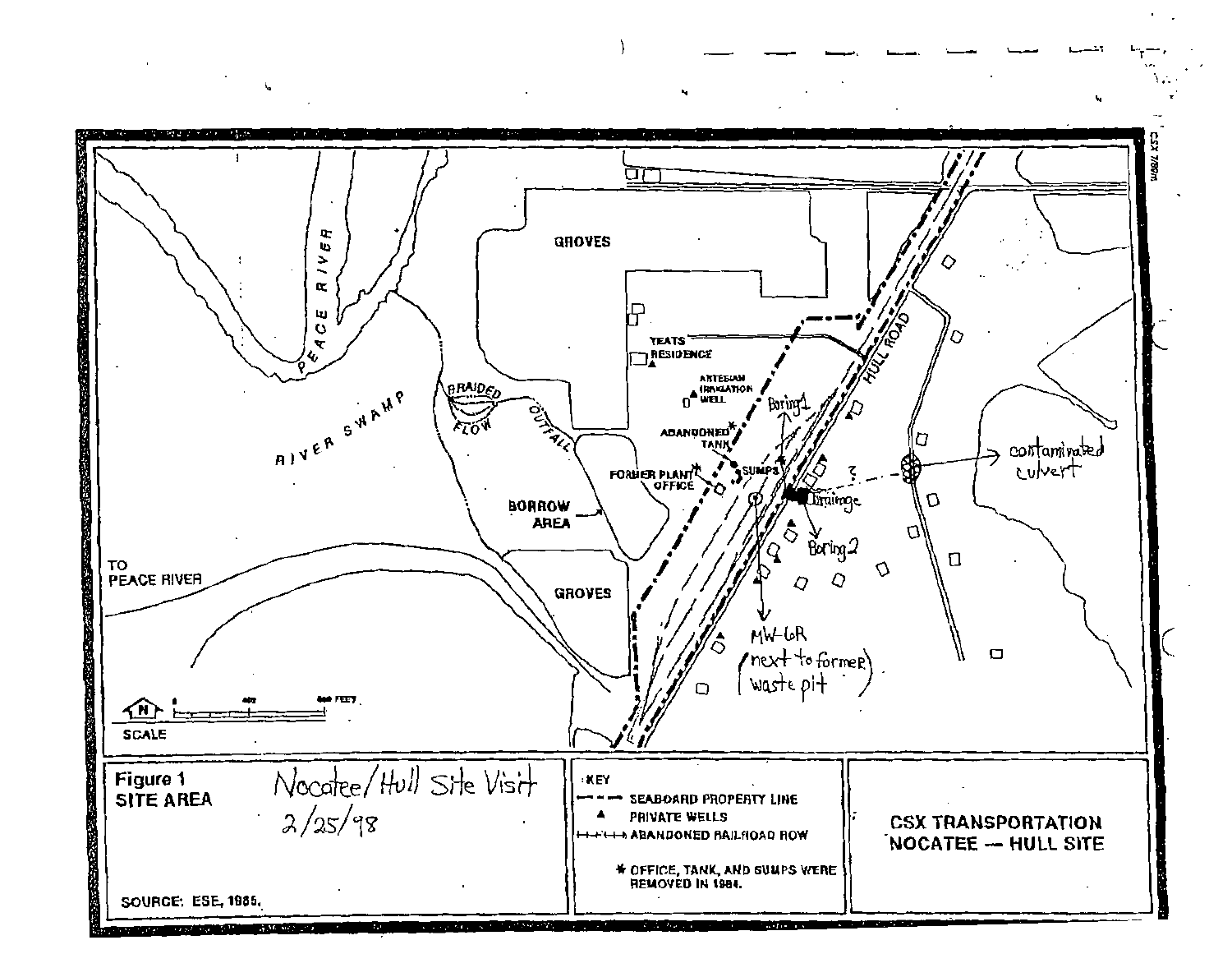BUREAU oF WASTe CLEANUP

# Final EXPANDED SITE INSPECTION REPORT

**JUN 08 1998** 

**TECHNICAL REVIEW SECTION** 

# Nocatee Hull Creosote Site Hull, De Soto County, Florida EPA ID N2 FLD980709398 WasteLAN Nº 00904

#### Prepared Under FDEP Contract N9 HW368

#### For The Florida Department of Environmental Protection Division of Waste Management

Prepared By!

# Black & Veatch Special Projects Corp. BVSPC Project Nº 40876.110

.·

50355 Scotti J. Holcombe.

Date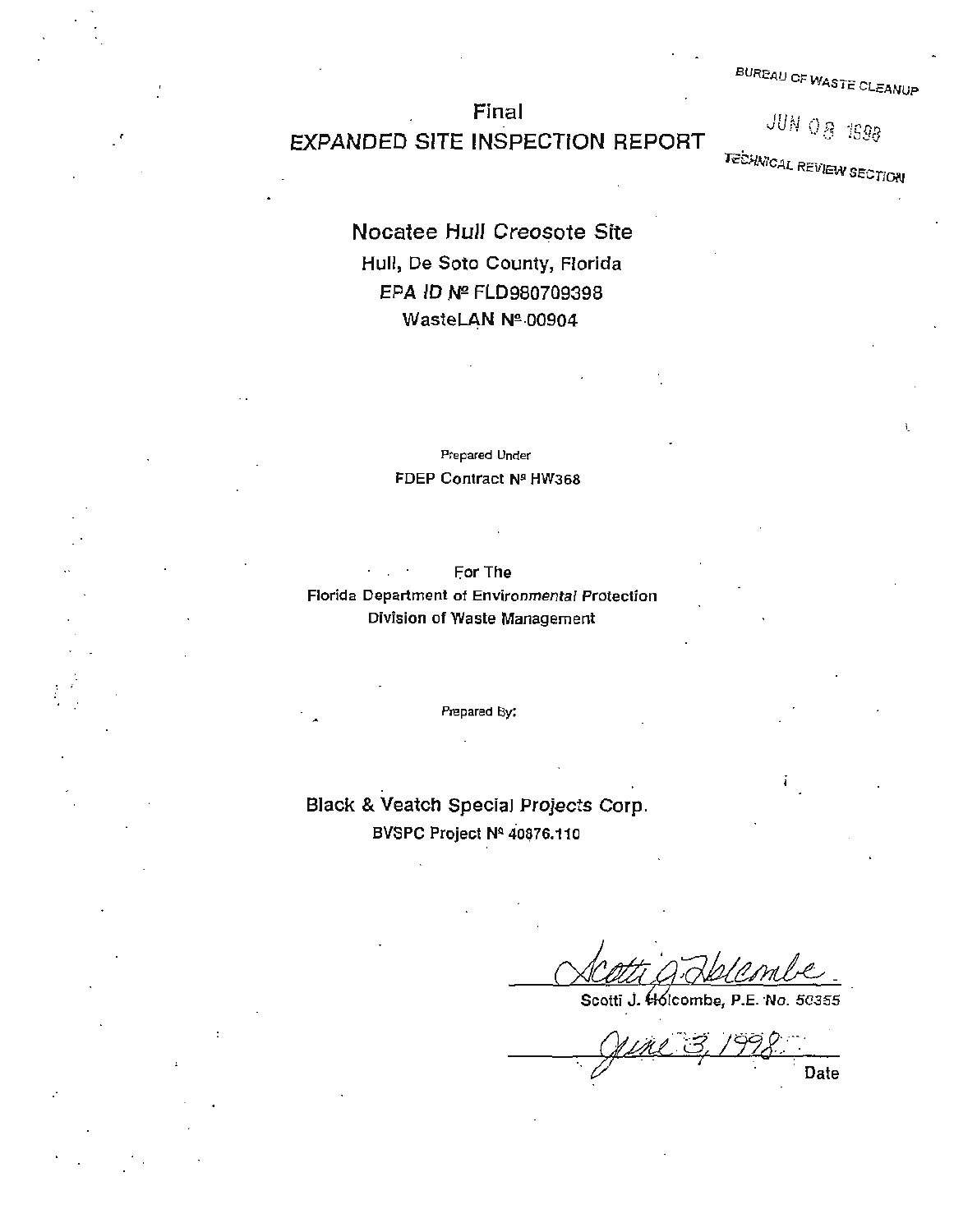**ATTACHMENT B** 

 $\ddot{\phantom{a}}$  $\bar{z}$ 

> Figure 6-4 from the Streamlined Remedial Investigation and the Gannett Fleming map showing the area that was fenced off (in figure 6-4 of the SRI).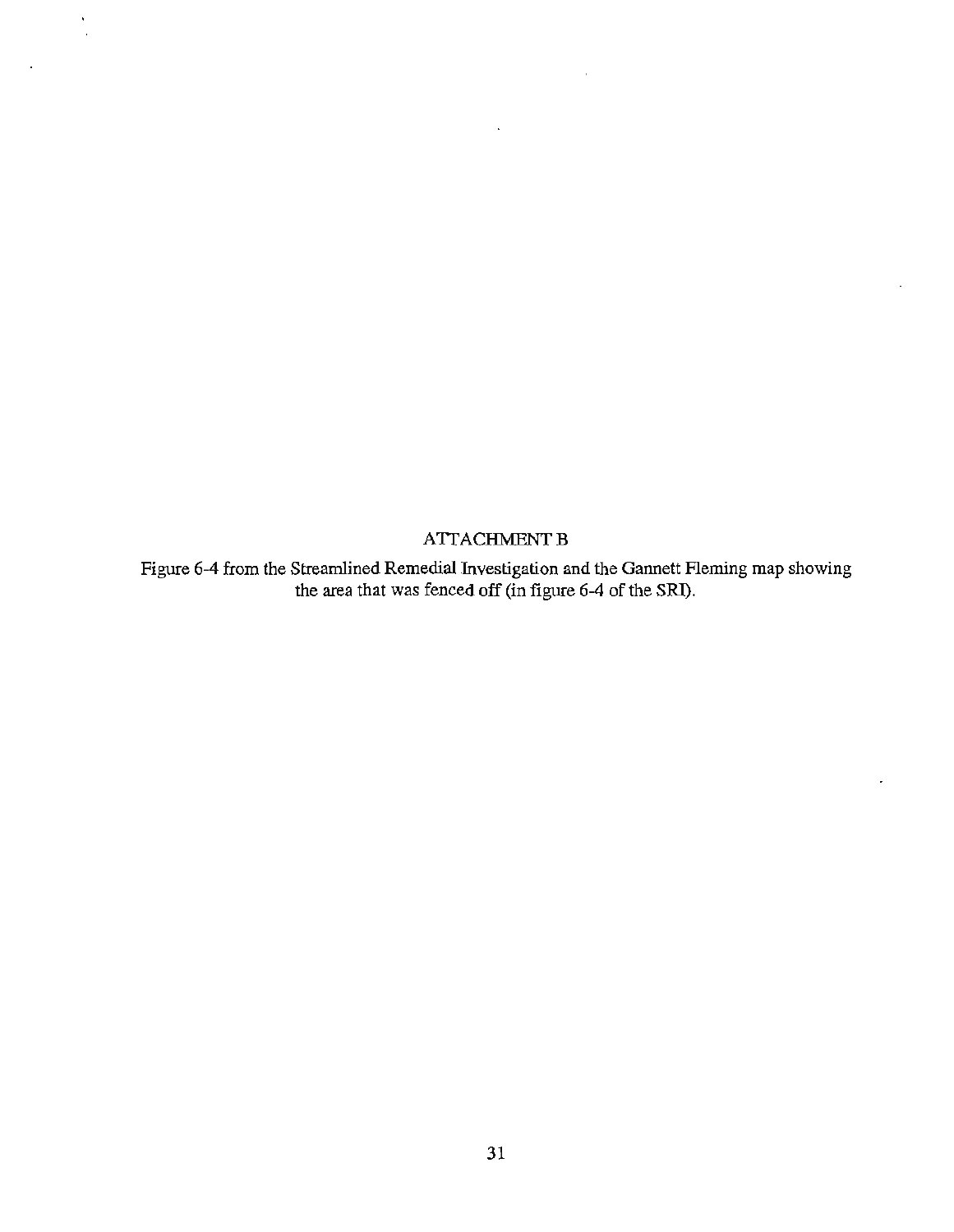





NOCATEE/HULL FORMER CREOSOTE<br>WOOD TREATING PLANT SITE<br>HULL (NOCATEE) FLORIDA



 $\overline{1}$ 

f,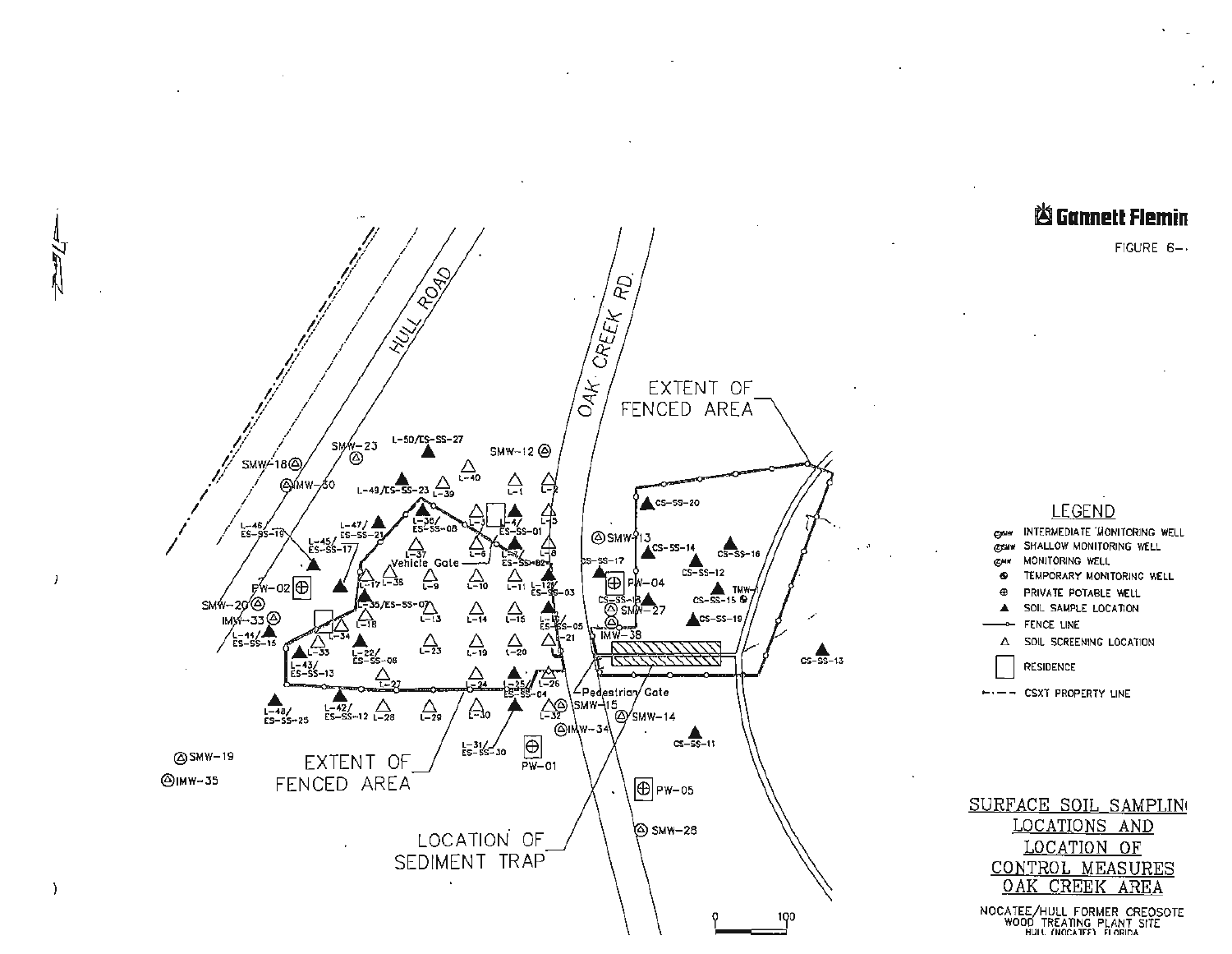#### ATTACHMENT C

Map from Black and Veatch, June 1998.

The Florida Department of Health added the TEFs for PAHs with values exceeding the screening value for benzo[a]pyrene 0.1 mg/kg or ppm.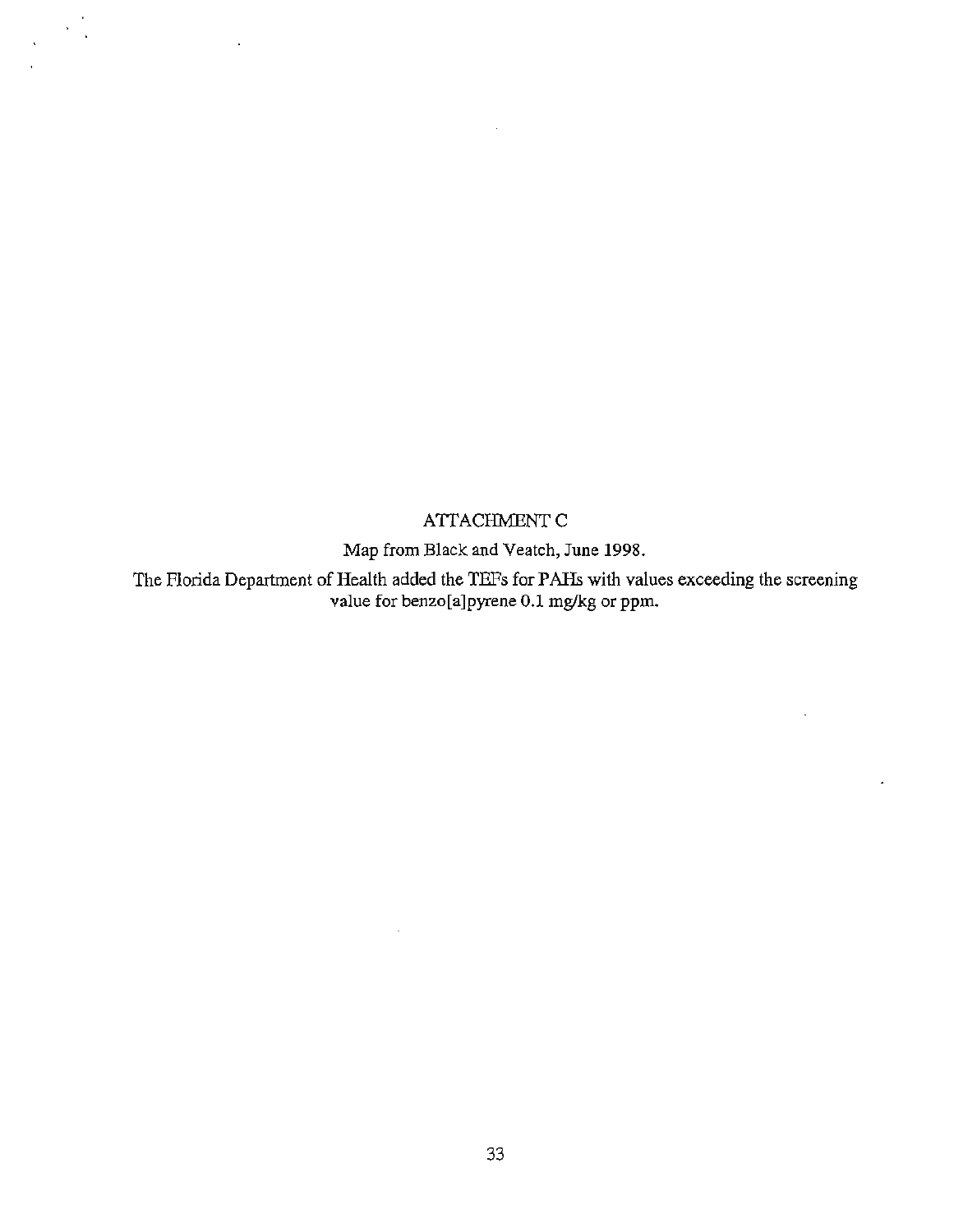

#### Locations of PAH TEQs that exceeded the Screening Value of 0.100 ppm

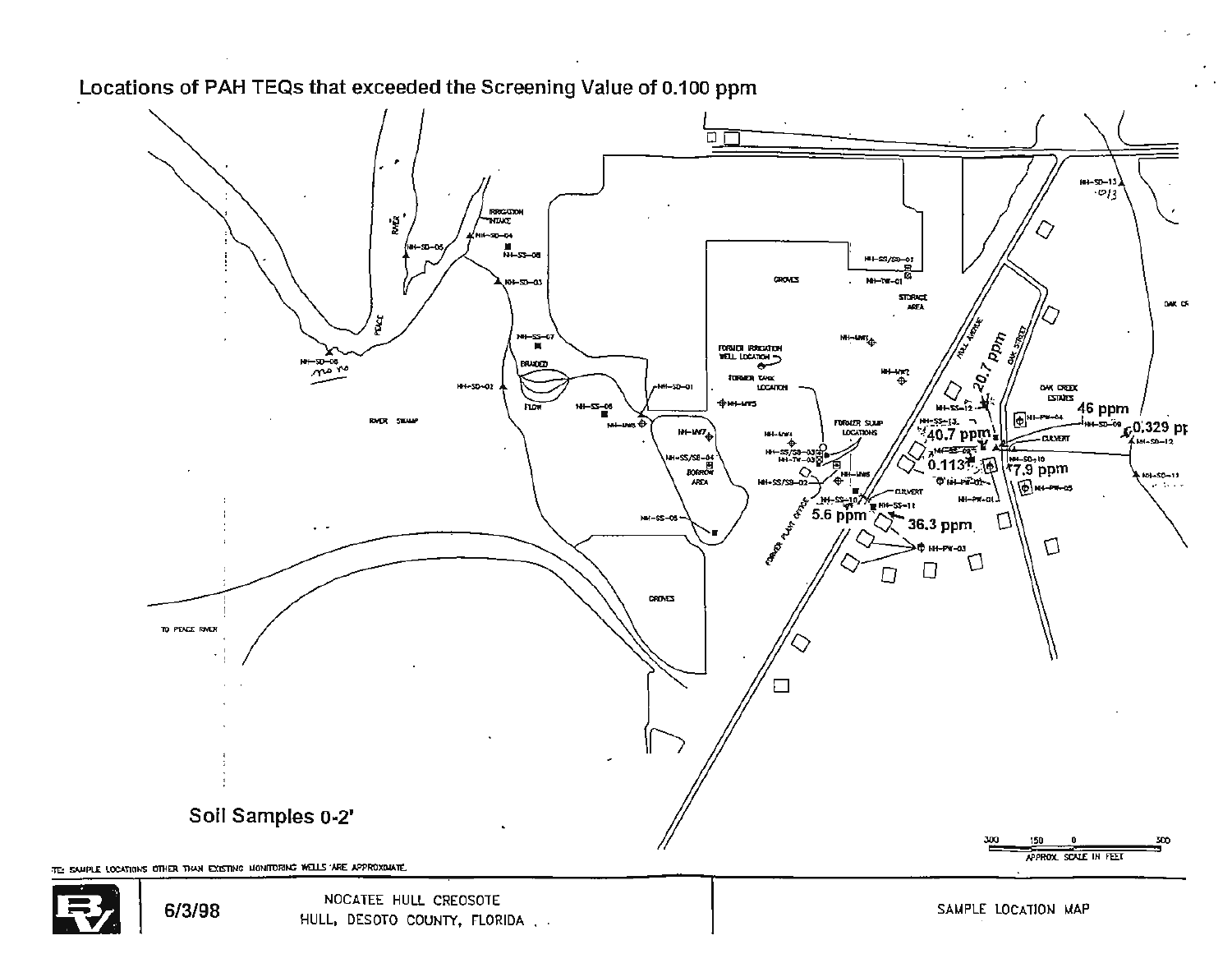#### **ATTACHMENT D**

 $\overline{\phantom{a}}$  $\ddot{\phantom{a}}$ 

> Scanned image of a 1943 aerial photo containing features identified in 1998 by the U.S. Geological Survey, and included in the SRI. The Florida Department of Health used ArcView<sup>®</sup> (computer program Version 3.2, Redlands CA, ESRI, 2001) in a geographical information system to overlay this image with features identified in the SRI (the pipes and sump) and by Black and Veatch (the culvert under Hull Avenue).

> > $\overline{a}$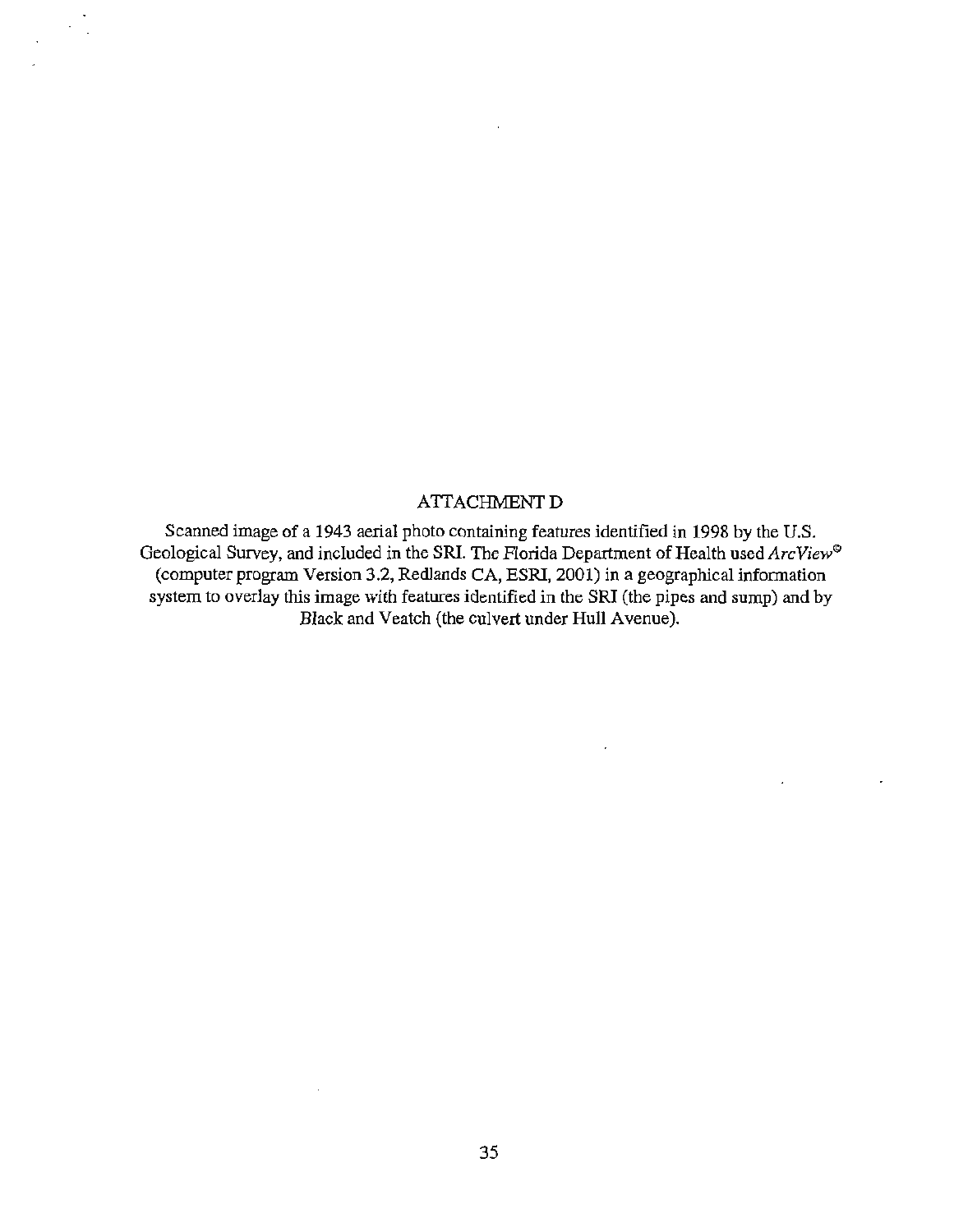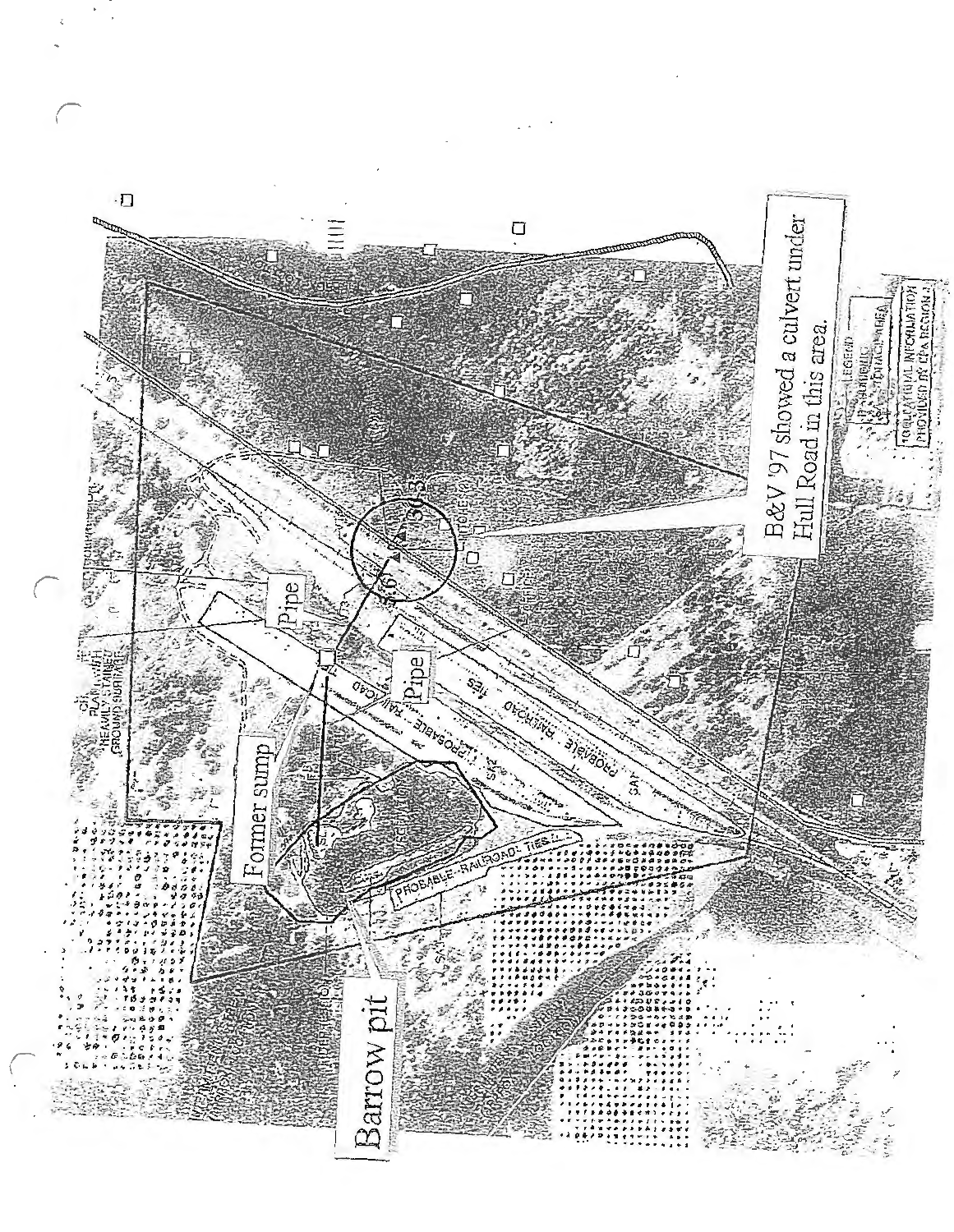#### **ATTACHMENT E**

The following attachment shows the area that is currently fenced off as a forested flood plain. It is in the same location and is the same shape as the cleared area in the 1943 aerial photos shown in the old aerial photographs.

J.

 $\bar{\beta}$ 

r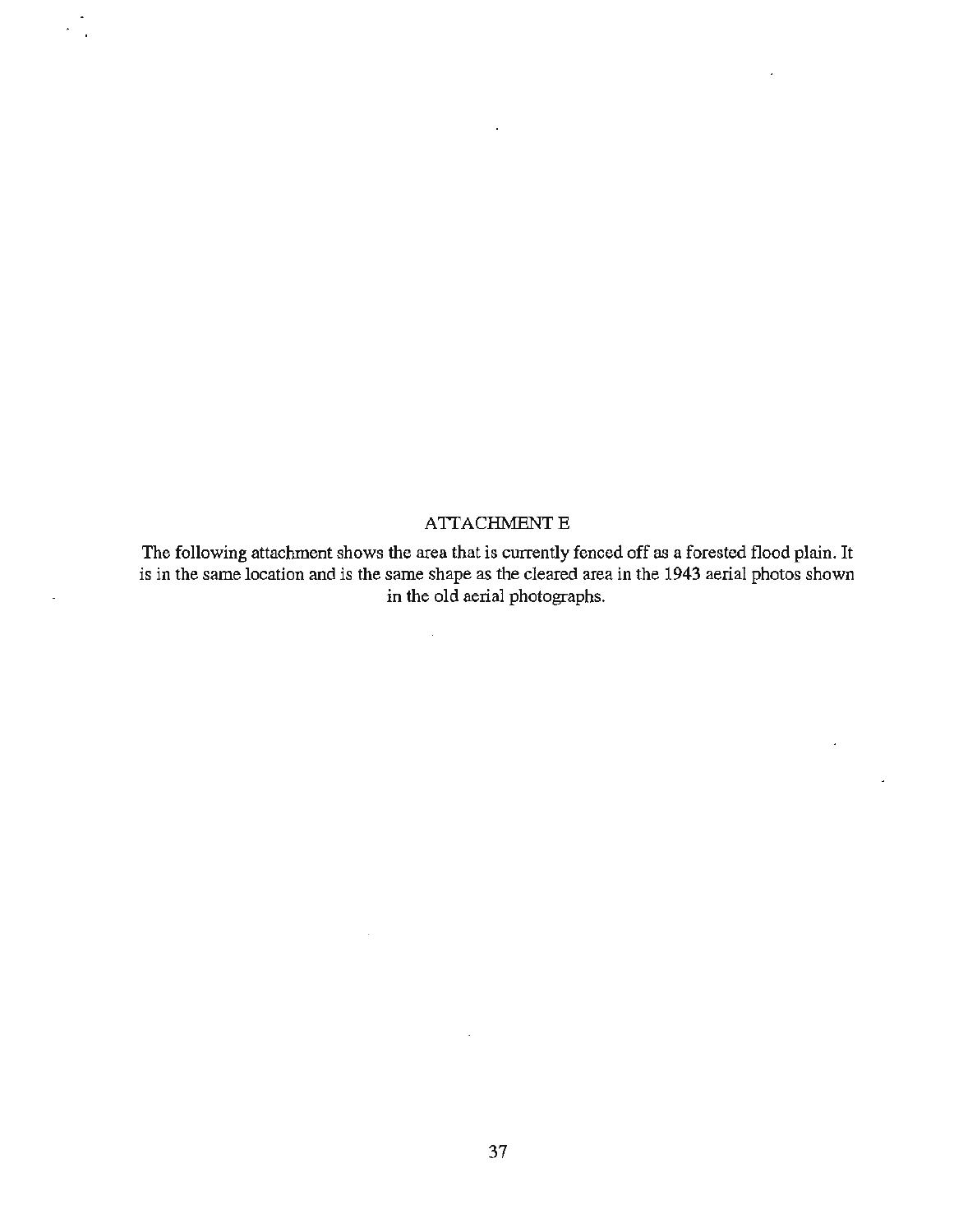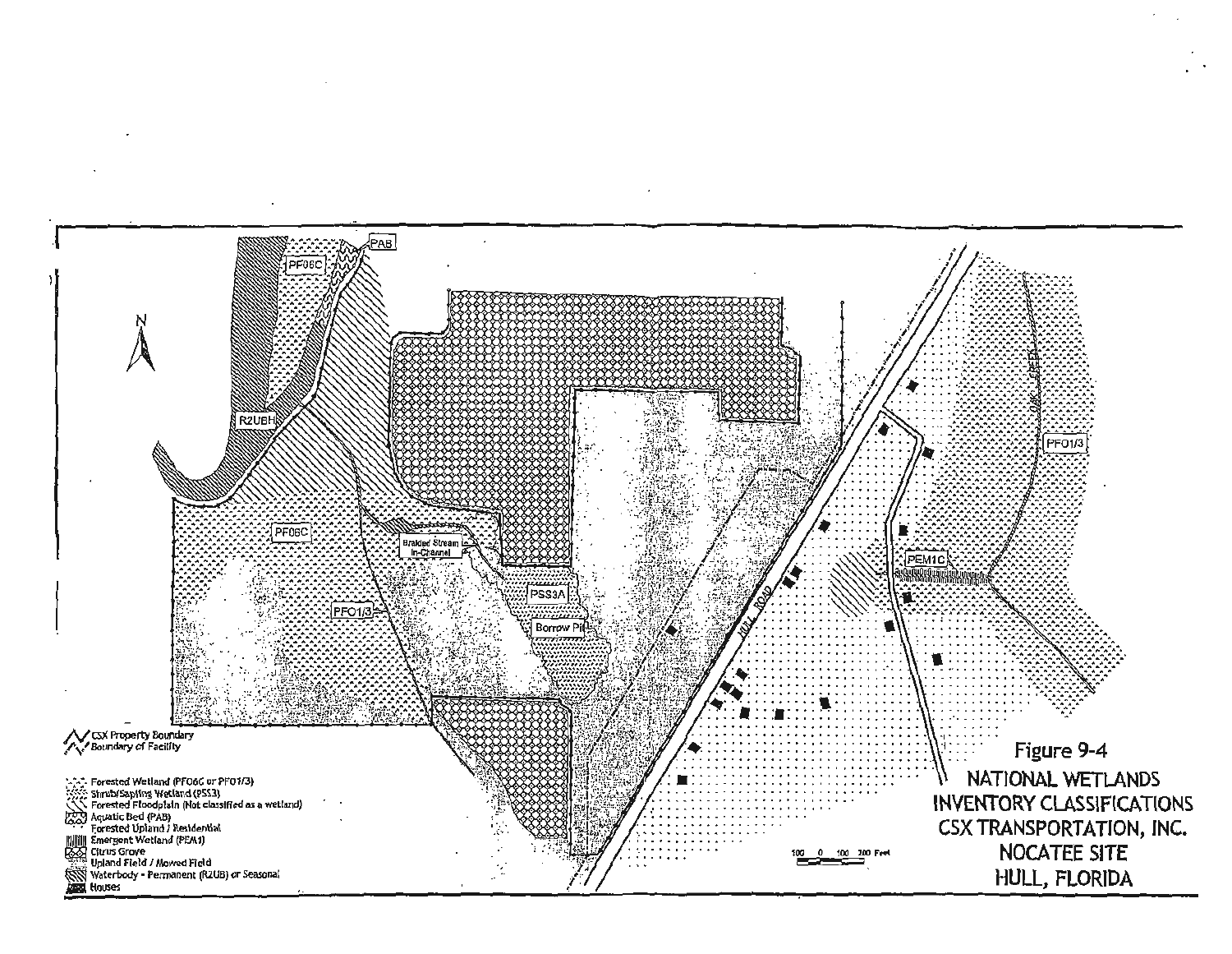#### **ATTACHMENT F**

 $\mathcal{L}_{\mathcal{A}}^{\mathcal{A}}$ 

J.

The following attachment is a letter from the U.S. Environmental Protection Agency stating that the more stringent screening values should be used at this site.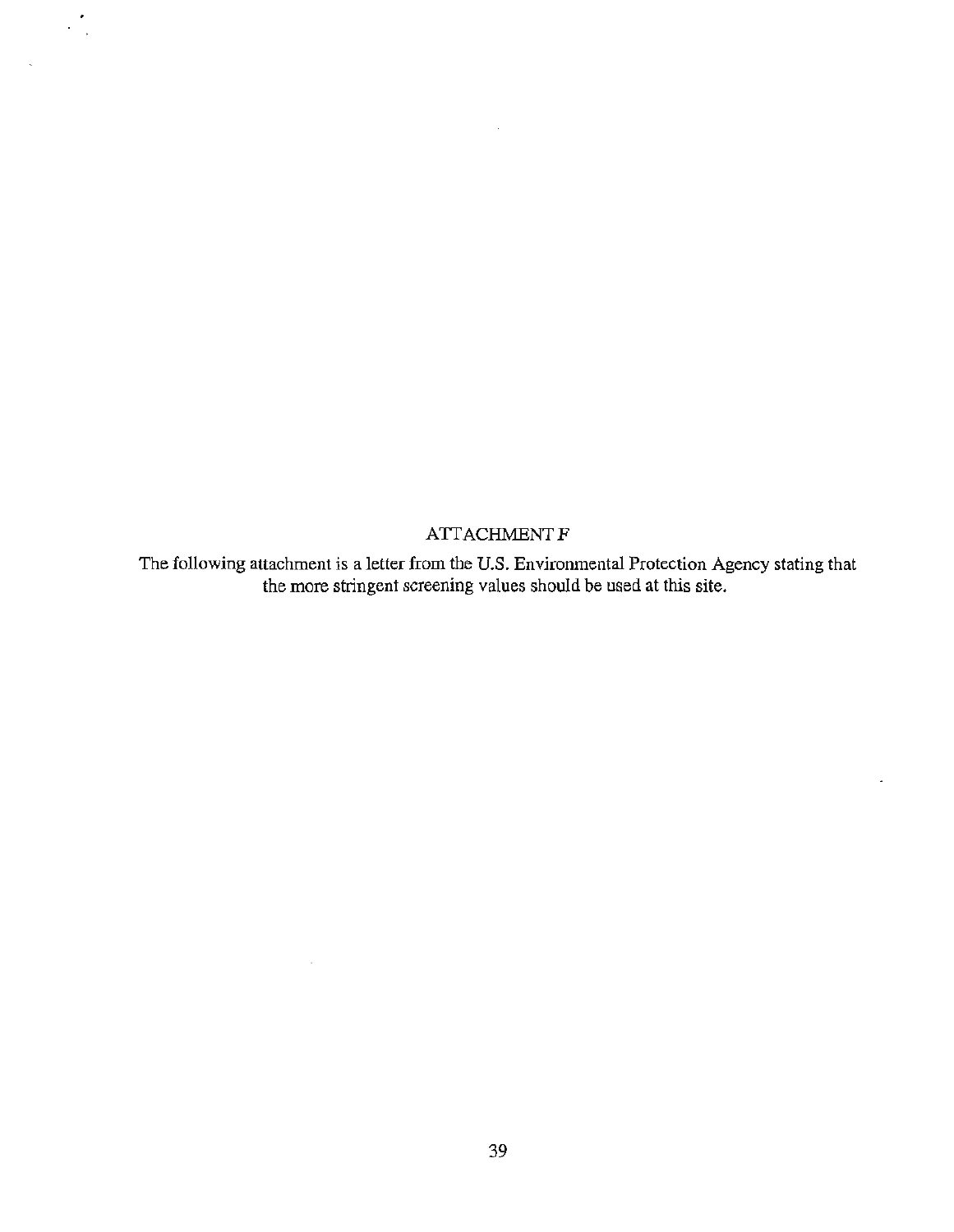

#### UNITED STATES ENVIRONMENTAL PROTECTION AGENCY·

REGION 4 ATLANTA FEDERAL CENTER 61 FORSYTH STREET ATLANTA, GEORGIA 30303-8960

October 26, 2001

*1 ·:; ,* [ I' ;; ~ ~=- -~·,' ' · .. . ' • r--- . . . ' ''.  $v_{i+1}$  3 1 2001 •.· .. ,

Ronald N. Leins Gannett Fleming, Inc. WestLake Corporate Center; Ste. 150 9119 Corporate Lake Drive Tampa, FL 33634

Dear Mr. Leins,

The purpose of this letter is to provide EPA's comments on the June 12, 2001, quarterly potable well sampling results report dated, August 31, 2001, for the Nocatee Hull creosote wood treating site in Nocatee, Florida. Please ensure these comments are addressed in future submittals.

1. Table 1: The Maximum Contaminant Level (MCL) which is deemed acceptable at a Superfund site is determined by a comparison of the Federal and State promulgated drinking water standards. EPA enforces the more stringent of these two standards as the MCL. For the following contaminants, a more stringent State standard exists. Please revise the tables and use the more stringent levels as MCLs.

| Contaminant          | <b>Federal MCL</b><br>(ug/l) | Florida MCL<br>$\left(\text{ug/l}\right)$ |
|----------------------|------------------------------|-------------------------------------------|
| benzene              |                              |                                           |
| carbon tetrachloride |                              |                                           |
| 1,2 dichloroethane   |                              |                                           |
| tetrachloroethene    |                              |                                           |
| trichloroethene      |                              |                                           |
| vinyl chloride       |                              |                                           |

2. Table 1: The primary drinking water standard for  $1,1,1$ -trichloroethane should be 200 ug/l rather than 2,000 ug/1.

Sincerely,

~illiam C. Denman, P.E. Remedial Project Manager

cc: · Connie Garrett, Florida Department of Health Alrena Lightbourn, EPA/OTS

lntemet Address (URL) • http://www.epa.gov